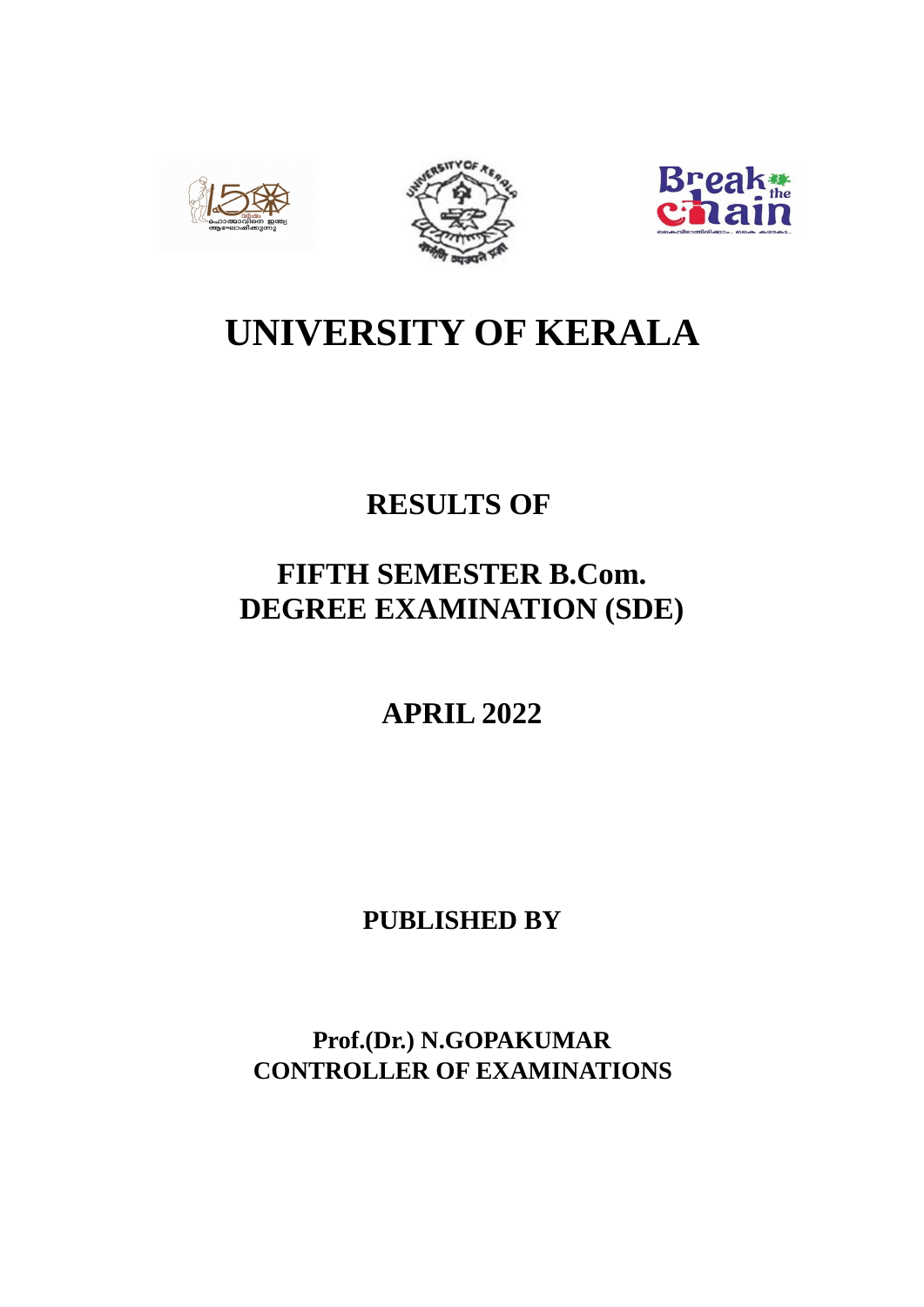## **Not to be Published before 18.06.2022**







# UNIVERSITY OF KERALA **NOTIFICATION**

Results of Fifth Semester B.Com. Degree Examination (SDE) of April 2022

- 1. The following is the Provisional list of Register Numbers of successful candidates for Fifth Semester B.Com. Degree Examination (SDE) of April 2022.
- 2. The result of the candidate who are reported for Suspected Malpractice are withheld.
- 3. For the successful completion of a semester a student has to score a minimum SCPA of 4.00 (E Grade). A minimum of 40% of marks (E Grade) is required for passing a course.
- 4. The last date for applying revaluation and scrutiny is 28.06.2022. Candidates should make use of draft marklist available in the university website for applying for revaluation and scrutiny. **Application for revaluation and scrutiny should be submitted through ONLINE only**.

 **Sd/- Prof.(Dr.) N.Gopakumar Controller of Examinations**

University Buildings, Thiruvananthapuram Dated: 18.06.2022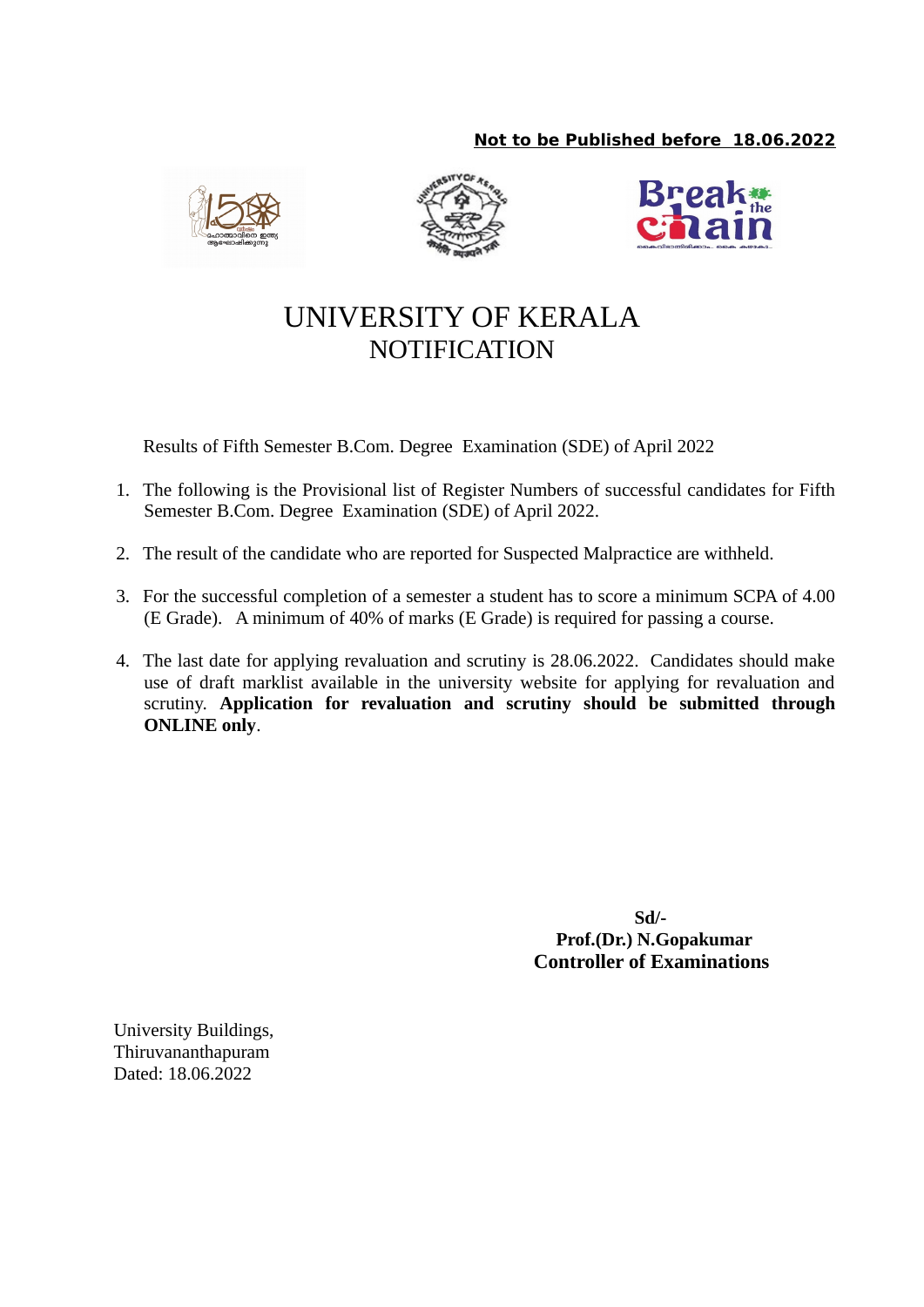





## **UNIVERSITY OF KERALA**

ED XVII/2022 Thiruvananthapuram Dated: 18.06.2022

## **SYNDICATE-IN-CIRCULATION**

The results of Fifth Semester B.Com. Degree Examination (SDE) of April 2022 as declared by the respective Board of Examiners are given below:-

| Name of the Examination                                         | Programme                                           | Total No.<br>of<br>Candidates<br>Registered | Total No. of<br>Candidates<br>Appeared | Passed | $%$ of<br>Pass |
|-----------------------------------------------------------------|-----------------------------------------------------|---------------------------------------------|----------------------------------------|--------|----------------|
|                                                                 | B.Com.<br>(Elective Course-Computer<br>Application) | 203                                         | 195                                    | 76     | 38.97          |
| Fifth Semester B.Com.<br>Degree Examination (SDE)<br>April 2022 | B.Com.<br>(Elective Course- Co-operation)           | 1028                                        | 970                                    | 339    | 34.95          |
|                                                                 | B.Com.<br>(Elective Course-Finance)                 | 399                                         | 375                                    | 195    | 52.0           |

The result may be approved. It is proposed to publish the result on 18.06.2022

**Sd/- Prof.(Dr.) N.Gopakumar Controller of Examination**

To

- 1. The Director,SDE,University of Kerala
- 2. EJ III
- 3. PRO
- 4. Enquiry
- 5. KUCC
- 6. Cash Counter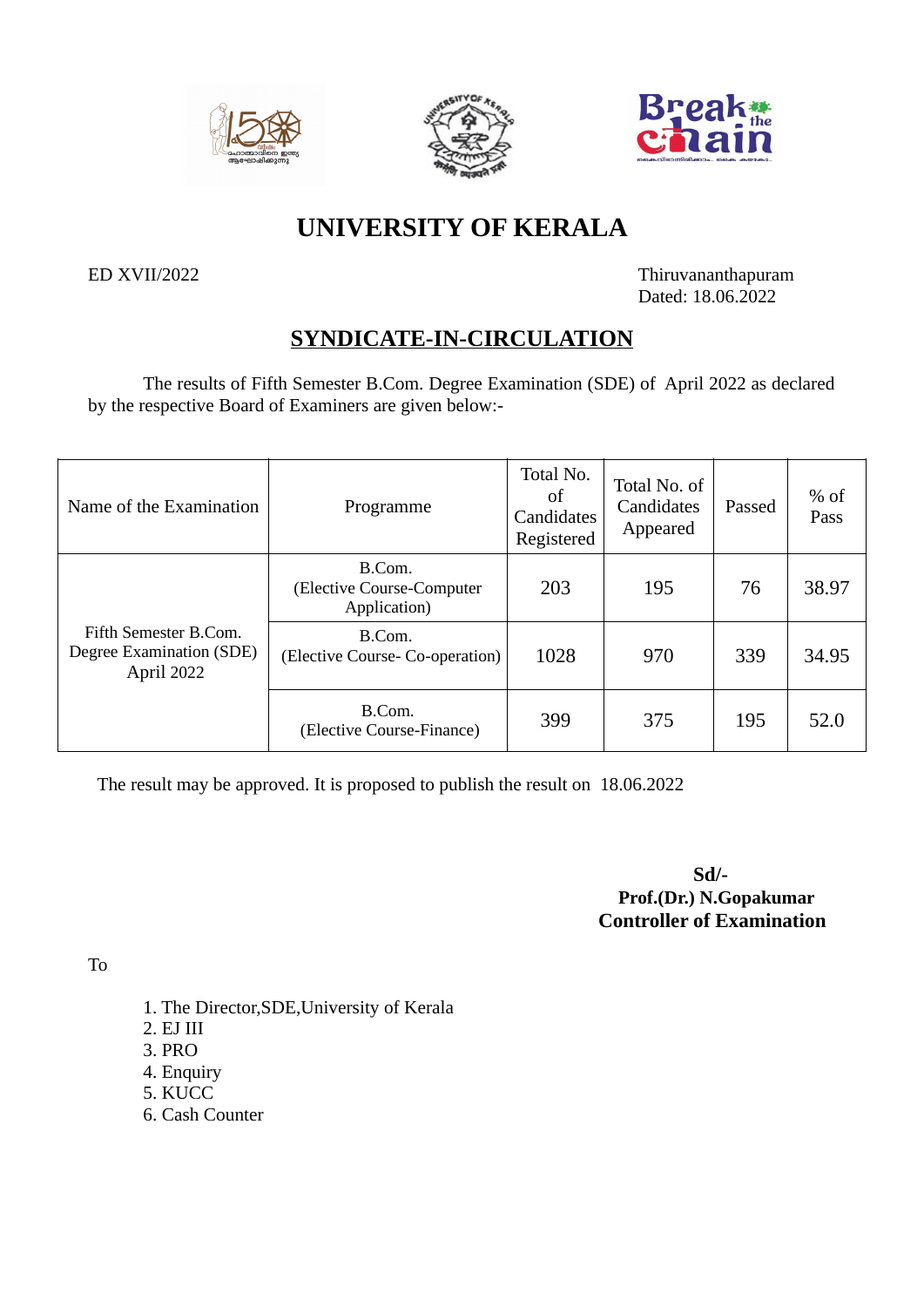#### **College Code:00**

## **SDE Kariyavattom**

#### **B.Com-Co-operation(Elective) (852)**

ALL PASS 852181035(5.06 D) 1061(5.57 D)

PASSED IN PARTS  $852181180(2,3)$ 

**College Code:02**

## **Govt. Sanskrit College, Thiruvananathapuram**

| <b>B.Com-(Computer Application) (816)</b>                                                                          |                                                              |                                              |                                        |                                        |
|--------------------------------------------------------------------------------------------------------------------|--------------------------------------------------------------|----------------------------------------------|----------------------------------------|----------------------------------------|
| ALL PASS                                                                                                           |                                                              |                                              |                                        |                                        |
| No Eligible Students                                                                                               |                                                              |                                              |                                        |                                        |
| PASSED IN PARTS                                                                                                    |                                                              |                                              |                                        |                                        |
| No Eligible Students                                                                                               |                                                              |                                              |                                        |                                        |
| <b>B.Com-Co-operation(Elective) (852)</b>                                                                          |                                                              |                                              |                                        |                                        |
| <b>ALL PASS</b><br>852172459(5.33 D)<br>852191202(5.01 D)<br>PASSED IN PARTS<br>852171519(2)<br>852191153(2,3,4,5) | 2506(5.49 D)<br>2534(1)                                      | 3089(1)                                      |                                        |                                        |
| <b>B.Com-Finance (866)</b>                                                                                         |                                                              |                                              |                                        |                                        |
| <b>ALL PASS</b><br>$866171207(4.91)$ E)<br>1687(5.53 D)<br>2850(5.23 D)<br>866181264(4.17 E)<br>866191039(7.58 B)  | 1516(5.01 D)<br>2010(5.18 D)<br>2989(5.58 D)<br>1453(5.31 D) | 1552(4.90 E)<br>2014(5.52 D)<br>3042(5.66 D) | $1605(5.68 \text{ D})$<br>2086(5.32 D) | $1657(5.07 \text{ D})$<br>2313(5.60 D) |
|                                                                                                                    |                                                              |                                              |                                        |                                        |

#### PASSED IN PARTS 866172543(2)

| 00011401014        |               |
|--------------------|---------------|
| 866181219(2,3,4,5) | 1242(2)       |
| 866191016(1,2,4,5) | 1216(2,3,4,5) |

#### SUSPECTED MALPRACTICE 866172224

#### **College Code:03**

## **Govt. Arts College, Thiruvananthapuram**

## **B.Com-(Computer Application) (816)** ALL PASS PASSED IN PARTS<br>816191015(6) **B.Com-Co-operation(Elective) (852)** ALL PASS PASSED IN PARTS **B.Com- Finance (866)** ALL PASS 816191010(6.59 C) 1116(6.82 C) 1021(4,5,6) 1034(2,3,4,5,6) 1049(4,5,6) 1052(4,5,6) 1153(1,4,5,6) 1117(3,5,6) 1121(3,4,5,6) 1134(3,4,5,6) 1153(3,4,5,6)  $852191001(4.96 \text{ E})$  1247(5.72 D) 1744(5.54 D) 852191131(3,5) 1748(2,5) 1768(5) 1769(2,3,5) 1778(5)  $\overline{866191152(5.80 \text{ D})}$  1153(5.78 D)

#### PASSED IN PARTS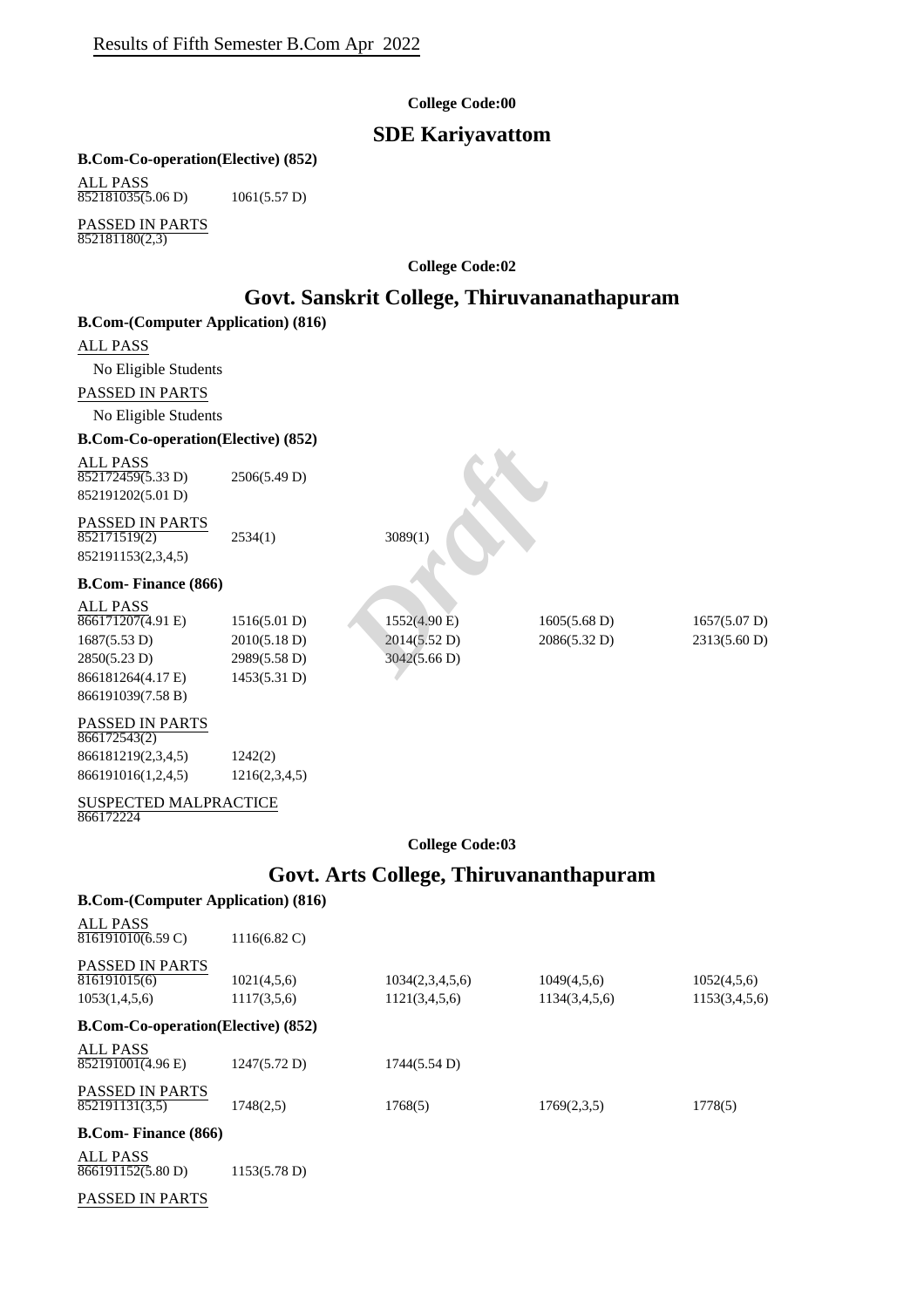866191062(2,3,5) 1243(4) 1249(3,4,5)

**College Code:04**

## **College for Women, Thiruvananthapuram**

#### **B.Com-Co-operation(Elective) (852)**

| ALL PASS          |  |
|-------------------|--|
| 852171046(4.89 E) |  |
| 852181141(5.00 D) |  |
| 852191303(4.90 E) |  |

## PASSED IN PARTS  $852181399(3)$  1966(1,2)

852191121(2,3,5) 1227(2,3)

#### **B.Com- Finance (866)**

| ALL PASS<br>866171199(5.07 D) | 1316(5.78 D) | 2416(5.12 D) | 2476(5.18 D) |
|-------------------------------|--------------|--------------|--------------|
| 866191342(5.13 D)             |              |              |              |

## PASSED IN PARTS

| 866172569(2,3)     | 3009(2) |
|--------------------|---------|
| 866191025(2,3,4,5) | 1172(3, |

 $(4,5)$  1223(2,3,4,5) 1245(2,3,4,5)

**College Code:06**

# **M. G. College, Thiruvananthapuram** <sup>1223(2,3,4,5)</sup><br>
College Code:06<br> **College, Thiruvananth:**

#### **B.Com-(Computer Application) (816)**

ALL PASS 816181089(5.83 D) 816191018(5.83 D)

#### PASSED IN PARTS  $816181030(4)$

#### **B.Com-Co-operation(Elective) (852)**

ALL PASS 852171689(4.48 E) 852191006(5.69 D)

## PASSED IN PARTS

852171554(2) 2487(3) 852191002(3,4,5)

#### **B.Com- Finance (866)**

| ALL PASS          |                        |
|-------------------|------------------------|
| 866191030(6.28 C) | $1251(6.08 \text{ C})$ |

| PASSED IN PARTS |  |
|-----------------|--|
| 866171442(3)    |  |

2982(2) 866181002(2) 866191010(2,4,5) 1138(2,3,4,5)

**College Code:07**

## **KUCTE,Karyavattom**

1604(3,4,5) 2059(3,4,5) 2379(2) 2892(2)

#### **B.Com-Co-operation(Elective) (852)**

## ALL PASS No Eligible Students PASSED IN PARTS

 $\overline{852181040(1,5)}$  1269(3) 1302(1,3,5)

#### **B.Com- Finance (866)**

ALL PASS  $866181070(5.82 D)$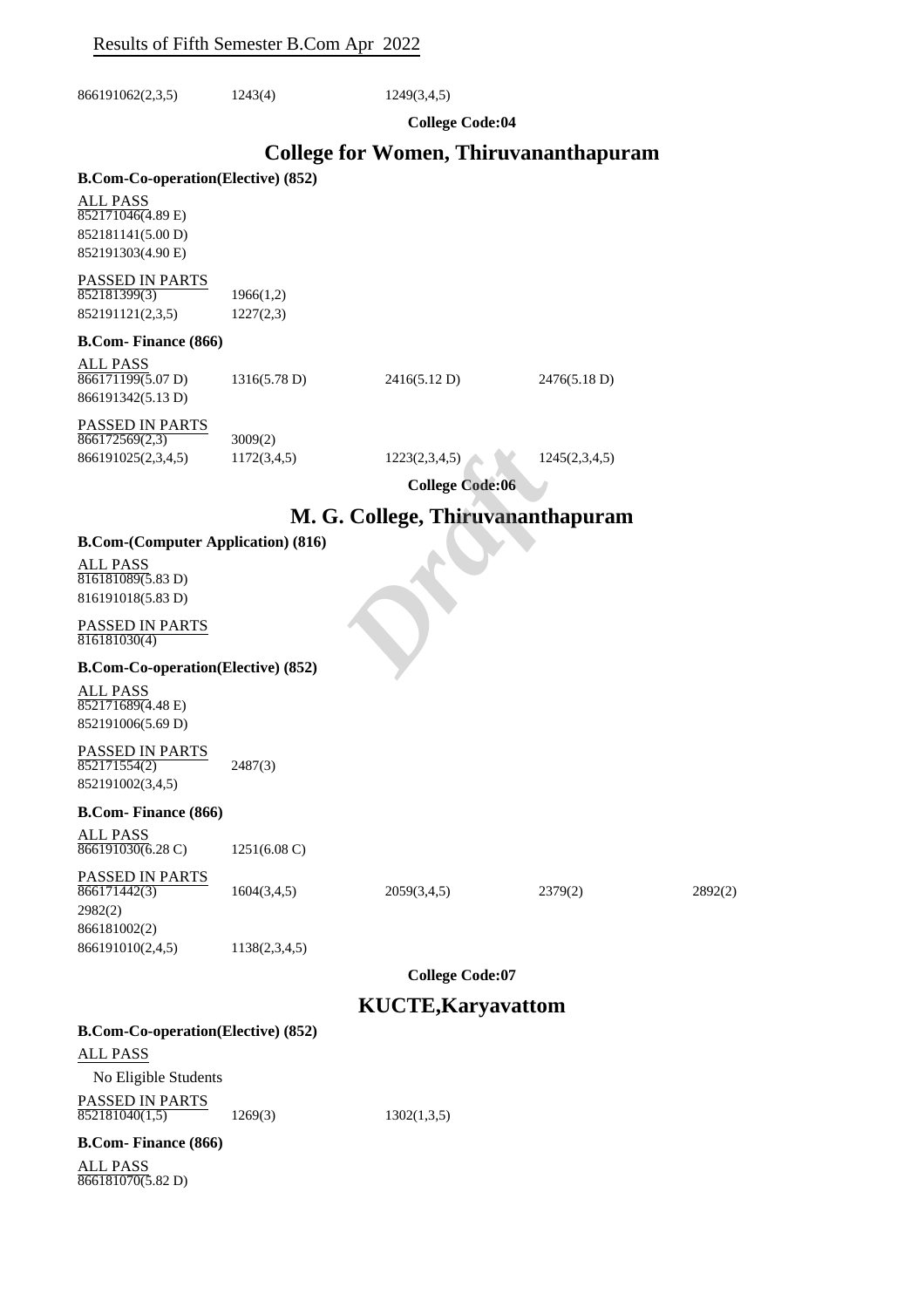#### PASSED IN PARTS  $866181121(2,3,4)$

#### **College Code:08**

## **S. N. College,Chempazhanthy**

#### **B.Com-(Computer Application) (816)**

No Eligible Students

PASSED IN PARTS  $\frac{816191013(2,4,5,6)}{816191013(2,4,5,6)}$ 

#### **B.Com-Co-operation(Elective) (852)**

| <b>ALL PASS</b><br>$852171032(4.39)$ E)   | $1086(4.31)$ E)    | 1452(4.54 E)                                           | 2509(5.22 D)       | 2549(4.81 E) |
|-------------------------------------------|--------------------|--------------------------------------------------------|--------------------|--------------|
| 3003(4.51 E)                              |                    |                                                        |                    |              |
| <b>PASSED IN PARTS</b>                    |                    |                                                        |                    |              |
| 852171483(1)<br>2511(3)                   | 1540(1)<br>2556(3) | 1541(2)<br>2594(1)                                     | 1551(1)<br>3079(3) | 2472(1)      |
|                                           |                    |                                                        |                    |              |
| <b>B.Com-Finance (866)</b>                |                    |                                                        |                    |              |
| <b>ALL PASS</b><br>866171341(5.78 D)      |                    |                                                        |                    |              |
| PASSED IN PARTS<br>866171047(2)           | 1198(3)            |                                                        |                    |              |
|                                           |                    | <b>College Code:12</b>                                 |                    |              |
|                                           |                    | <b>St. Xavier's College, Thumba Thiruvananthapuram</b> |                    |              |
| <b>B.Com-Co-operation(Elective) (852)</b> |                    |                                                        |                    |              |
| ALL PASS                                  |                    |                                                        |                    |              |
| No Eligible Students                      |                    |                                                        |                    |              |
| <b>PASSED IN PARTS</b>                    |                    |                                                        |                    |              |

## **St. Xavier's College, Thumba Thiruvananthapuram**

## **B.Com-Co-operation(Elective) (852)**

PASSED IN PARTS  $852171505(2)$ 852181041(5) 1986(5)

### **B.Com- Finance (866)**

ALL PASS 866171579(6.86 C) 1948(4.58 E) 2326(4.84 E) 2375(6.11 C)

866191024(6.24 C)

PASSED IN PARTS  $866171631(3,4)$  2815(2) 866191022(1,2,3,4)

**College Code:13**

## **All Saints' College, Thiruvananthapuram**

## **B.Com-(Computer Application) (816)**

ALL PASS 816171176(5.37 D)

#### PASSED IN PARTS

No Eligible Students

#### **B.Com-Co-operation(Elective) (852)**

ALL PASS

No Eligible Students

PASSED IN PARTS  $852171510(1)$  2904(3)

**B.Com- Finance (866)** ALL PASS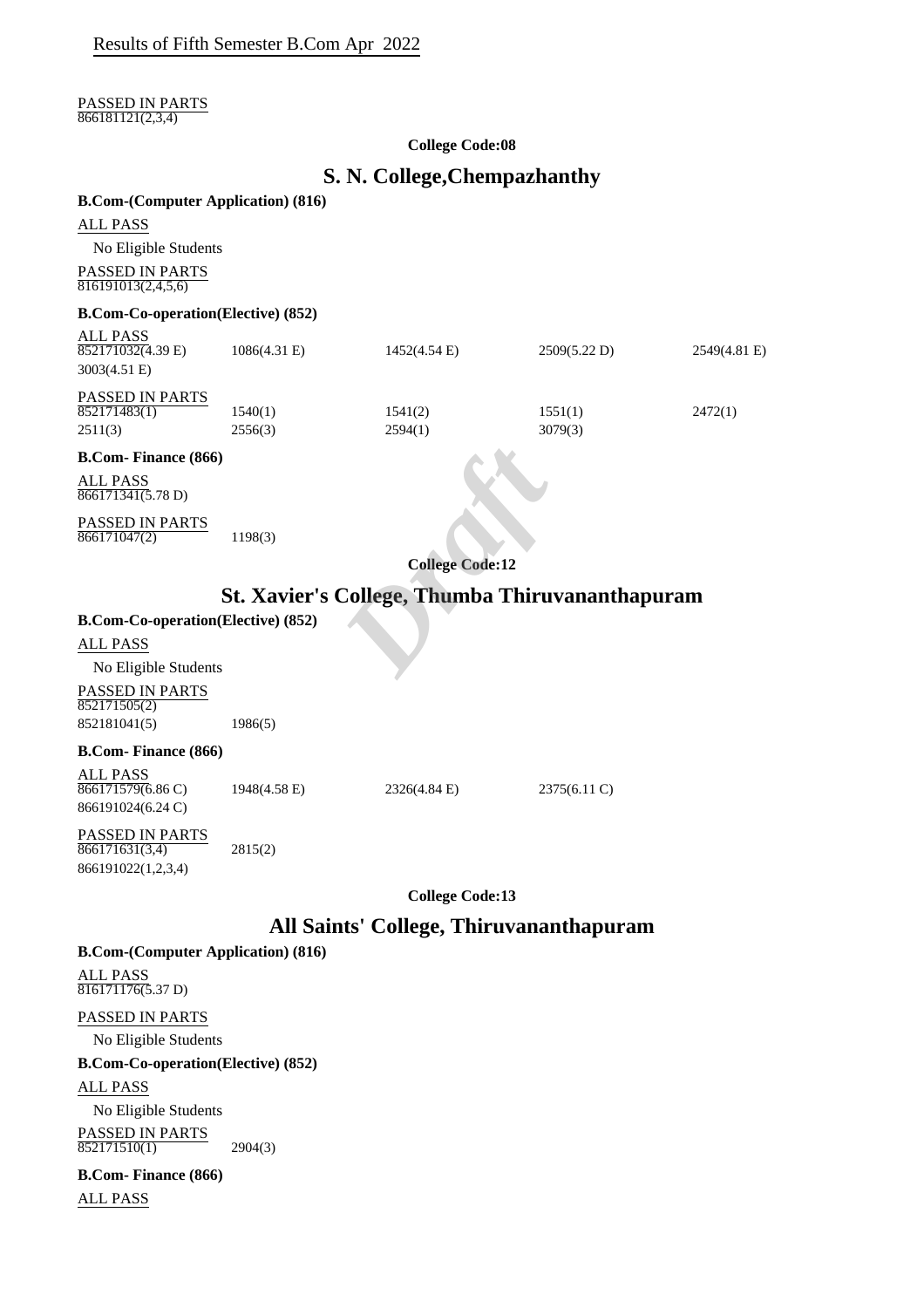866172432(4.88 E) 2974(4.67 E)

PASSED IN PARTS  $866171950(3)$ 

#### **College Code:14**

## **National College, Ambalathara**

#### **B.Com-(Computer Application) (816)**

ALL PASS  $816181125(5.62 D)$ 

#### PASSED IN PARTS

No Eligible Students

**B.Com- Finance (866)**

#### ALL PASS

No Eligible Students

PASSED IN PARTS 866191008(2,3,4,5)

#### **College Code:15**

## **N.S.S . Neeramankara,Thiruvananthapuram**

|                                             |                        | <b>Conege Code; 15</b>                  |               |
|---------------------------------------------|------------------------|-----------------------------------------|---------------|
|                                             |                        | N.S.S. Neeramankara, Thiruvananthapuram |               |
| <b>B.Com-Co-operation(Elective) (852)</b>   |                        |                                         |               |
| ALL PASS<br>$\overline{852171562(5.02)}$ D) |                        |                                         |               |
| 852181011(4.41 E)                           |                        |                                         |               |
| 852191117(6.28 C)                           | 1118(4.90 E)           |                                         |               |
| PASSED IN PARTS<br>852191029(3)             | 1248(5)                | 1605(3,4,5)                             | 1803(2,3,4,5) |
| <b>B.Com- Finance (866)</b>                 |                        |                                         |               |
| ALL PASS<br>866191061(5.00 D)               | $1129(6.53 \text{ C})$ |                                         |               |
| PASSED IN PARTS<br>866191063(2,3,5)         | 1127(2,3,4,5)          | 1386(2,3,4,5)                           |               |
|                                             |                        | <b>College Code:16</b>                  |               |
|                                             |                        |                                         |               |

## **Kunjukrishna Nadar Memorial Govt. Arts & Science College,Kanjiramkulam B.Com-(Computer Application) (816)**

## ALL PASS No Eligible Students PASSED IN PARTS **B.Com-Co-operation(Elective) (852)** ALL PASS PASSED IN PARTS No Eligible Students **College Code:17 V. T. M. N. S. S. College, Dhanuvachapuram B.Com-Co-operation(Elective) (852)** ALL PASS PASSED IN PARTS 816181276(1,2,3,4) 852191003(6.02 C) 1125(5.31 D) 1145(6.71 C) 1243(6.83 C) 1244(4.99 E) 1368(5.88 D) 1802(6.53 C)  $852191123(4.93 \text{ E})$  1124(6.13 C) 1126(5.13 D) 1695(5.73 D) 852191120(3) 1132(2,3,4,5) 1304(2,3,4,5) 1370(2,3,4,5) 1702(2,3,4,5)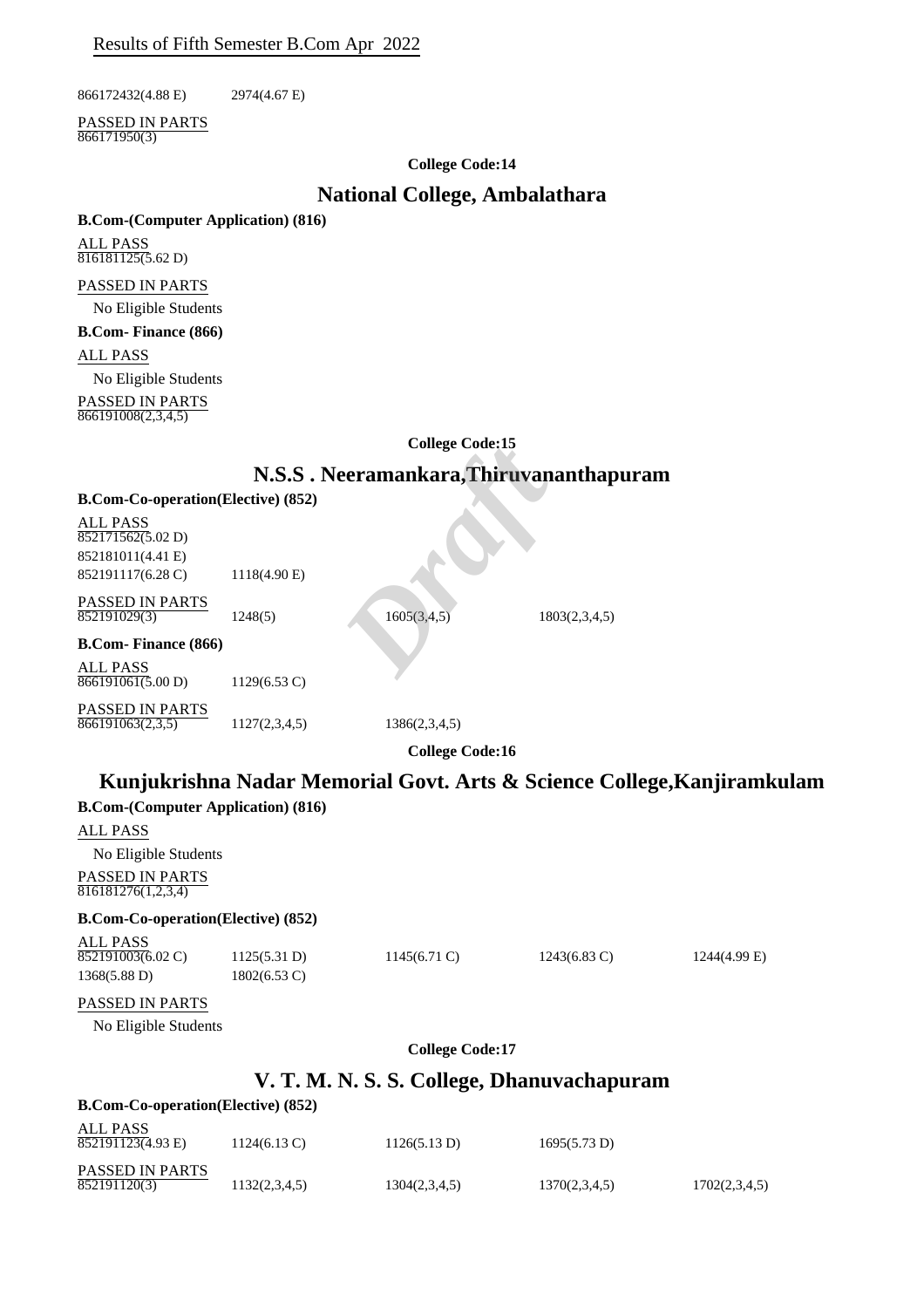| 1719(2,3,5)                                                  | 1734(2,3,4,5)          | 1743(1,2,3,4)                 | 1792(2,3,5)              |                      |
|--------------------------------------------------------------|------------------------|-------------------------------|--------------------------|----------------------|
| <b>B.Com-Finance (866)</b>                                   |                        |                               |                          |                      |
| <b>ALL PASS</b><br>866191131(5.67 D)                         |                        |                               |                          |                      |
| PASSED IN PARTS                                              |                        |                               |                          |                      |
| No Eligible Students                                         |                        |                               |                          |                      |
|                                                              |                        | <b>College Code:19</b>        |                          |                      |
|                                                              |                        | Christian College, Kattakkada |                          |                      |
| <b>B.Com-(Computer Application) (816)</b>                    |                        |                               |                          |                      |
| ALL PASS                                                     |                        |                               |                          |                      |
| No Eligible Students                                         |                        |                               |                          |                      |
| PASSED IN PARTS<br>816191029(4,6)                            |                        |                               |                          |                      |
| <b>B.Com-Co-operation(Elective) (852)</b>                    |                        |                               |                          |                      |
| ALL PASS<br>$852171894(4.84 \text{ E})$<br>852181458(5.02 D) | 1939(5.07 D)           | 1965(4.93 E)                  |                          |                      |
| 852191129(5.67 D)                                            | 1589(6.28 C)           | 1590(6.86 C                   | 1610(5.12 D)             |                      |
| PASSED IN PARTS                                              |                        |                               |                          |                      |
| 852191017(2,3,5)<br>1375(2,3)                                | 1044(3,5)<br>1544(2,5) | 1045(3,5)<br>1588(3,5)        | 1137(2,3)<br>1592(2,3,5) | 1246(5)<br>1596(2,3) |
| 1609(2,3,5)                                                  | 1611(3,5)              | 1612(3,5)                     | 1613(2,3)                | 1614(2,3,5)          |
| <b>B.Com-Finance (866)</b>                                   |                        |                               |                          |                      |
| ALL PASS                                                     |                        |                               |                          |                      |
| 866181044(5.39 D)                                            | 1207(4.87 E)           |                               |                          |                      |
| 866191232(8.17 A)                                            | 1233(5.79 D)           | 1237(6.23 C)                  |                          |                      |
| PASSED IN PARTS<br>866181026(3,5)                            | 1039(3)                | 1170(3)                       |                          |                      |
| 866191130(2,3,4)                                             | 1236(2,3,4)            | 1239(3,4,5)                   |                          |                      |
|                                                              |                        | <b>College Code:21</b>        |                          |                      |
|                                                              |                        | Govt. College, Nedumangad     |                          |                      |
| <b>B.Com-(Computer Application) (816)</b>                    |                        |                               |                          |                      |
| ALL PASS<br>$\overline{816171283(6.06 \text{ C})}$           |                        |                               |                          |                      |
| PASSED IN PARTS<br>$\overline{816171041(4)}$                 |                        |                               |                          |                      |
| 816191155(3,4,5,6)                                           |                        |                               |                          |                      |
| <b>B.Com-Co-operation(Elective) (852)</b>                    |                        |                               |                          |                      |
| ALL PASS                                                     |                        |                               |                          |                      |
| No Eligible Students                                         |                        |                               |                          |                      |
| PASSED IN PARTS<br>852191004(2,3,5)                          | 1160(2,5)              | 1364(2,5)                     |                          |                      |
| <b>B.Com-Finance (866)</b>                                   |                        |                               |                          |                      |
| ALL PASS                                                     |                        |                               |                          |                      |
| No Eligible Students                                         |                        |                               |                          |                      |
| PASSED IN PARTS<br>866191119(4,5)                            |                        |                               |                          |                      |
|                                                              |                        | <b>College Code:23</b>        |                          |                      |

## **Govt. College, Attingal**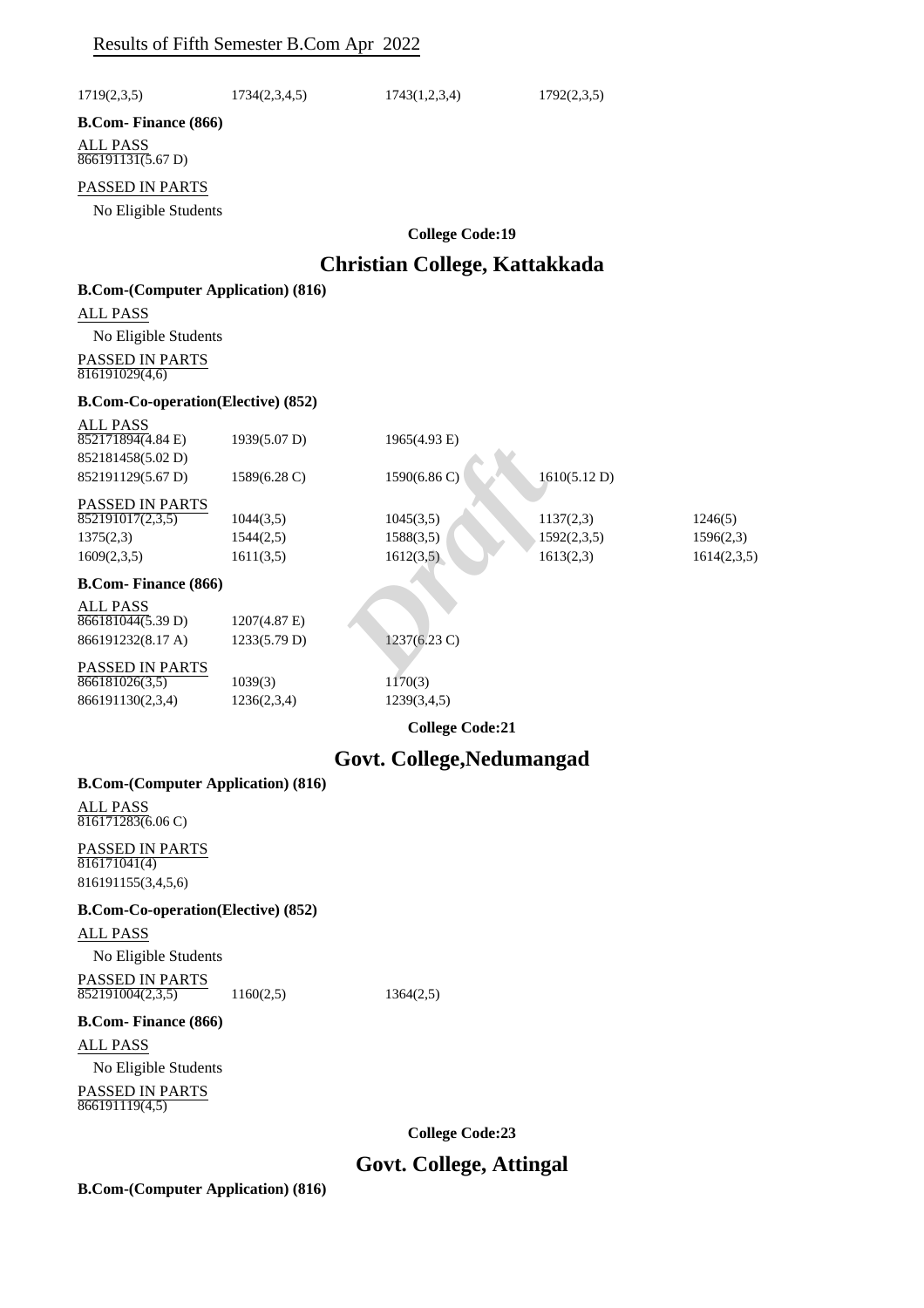| <b>ALL PASS</b><br>$816181038(6.90 \text{ C})$ |                        |                          |                        |               |
|------------------------------------------------|------------------------|--------------------------|------------------------|---------------|
| PASSED IN PARTS<br>816181033(5)                |                        |                          |                        |               |
| 816191002(2,4,6)                               | 1004(2,3,4,5,6)        | 1023(2,4,5,6)            | 1026(2,3,4,5,6)        | 1051(3,4,5,6) |
| <b>B.Com-Co-operation(Elective) (852)</b>      |                        |                          |                        |               |
| ALL PASS<br>852191010(5.46 D)                  | 1122(4.86 E)           | 1134(4.70 E)             |                        |               |
| PASSED IN PARTS<br>852181393(2)                |                        |                          |                        |               |
| 852191109(2,5)                                 | 1949(3)<br>1113(2,5)   | 1135(4,5)                | 1143(5)                | 1245(5)       |
| 1351(3,5)                                      | 1374(2,5)              | 1469(1,2,4,5)            | 1560(3,5)              | 1782(1,2,3,5) |
| <b>B.Com-Finance (866)</b>                     |                        |                          |                        |               |
| <b>ALL PASS</b><br>$866181006(6.03 \text{ C})$ | 1155(5.01 D)           |                          |                        |               |
| PASSED IN PARTS                                |                        |                          |                        |               |
| No Eligible Students                           |                        |                          |                        |               |
|                                                |                        | <b>College Code:24</b>   |                        |               |
|                                                |                        | S. N. College, Varkala   |                        |               |
| <b>B.Com-(Computer Application) (816)</b>      |                        |                          |                        |               |
| <b>ALL PASS</b>                                |                        |                          |                        |               |
| No Eligible Students                           |                        |                          |                        |               |
| PASSED IN PARTS<br>816171133(1)                | 1157(1)                |                          |                        |               |
| <b>B.Com-Co-operation(Elective) (852)</b>      |                        |                          |                        |               |
| <b>ALL PASS</b><br>852171230(4.96 E)           | 1419(5.33 D)           | 1716(4.61 E)             | $2111(4.62 \text{ E})$ | 2563(5.58 D)  |
| 2990(5.36 D)<br>852191474(4.63 E)              |                        |                          |                        |               |
| PASSED IN PARTS                                |                        |                          |                        |               |
| 852171432(2)                                   | 2098(2)                | 2249(2)                  |                        |               |
| 852191072(2,3,5)                               | 1148(1,2)              | 1322(2,3,5)              | 1365(2,3,5)            |               |
| <b>B.Com-Finance (866)</b>                     |                        |                          |                        |               |
| <b>ALL PASS</b><br>$866191035(6.33 \text{ C})$ | $1038(6.24 \text{ C})$ | $1132(6.22 \text{ C})$   | 1403(5.81 D)           |               |
| PASSED IN PARTS                                |                        |                          |                        |               |
| 866191060(2,3,4,5)                             | 1111(3)                | 1208(3,4,5)              | 1413(5)                |               |
|                                                |                        | <b>College Code:27</b>   |                        |               |
|                                                |                        | S.N. College, Chathanoor |                        |               |
| <b>B.Com-(Computer Application) (816)</b>      |                        |                          |                        |               |
| <b>ALL PASS</b><br>816171507(5.26 D)           | 1512(5.74 D)           | 1516(5.12 D)             | $1517(6.26 \text{ C})$ |               |
| PASSED IN PARTS                                |                        |                          |                        |               |
| No Eligible Students                           |                        |                          |                        |               |
| <b>B.Com-Co-operation(Elective) (852)</b>      |                        |                          |                        |               |
| <b>ALL PASS</b><br>$852171445(4.36 \text{ E})$ | 1478(5.50 D)           | 2029(5.02 D)             | 2036(5.81 D)           |               |
| PASSED IN PARTS<br>852171083(2,3)<br>1949(2)   | 1140(2)                | 1159(3)                  | 1268(3)                | 1300(2,3)     |

**B.Com- Finance (866)**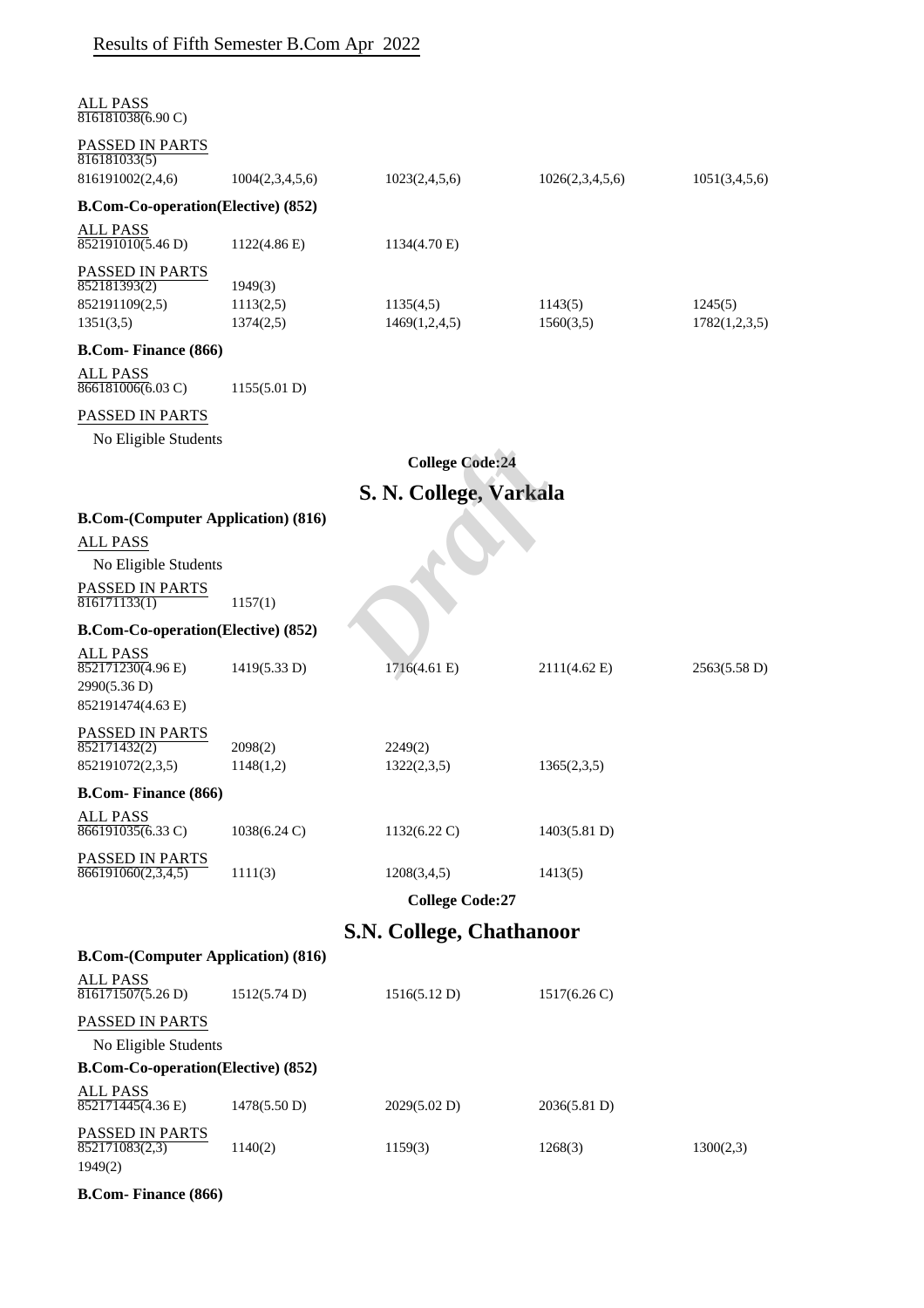ALL PASS 866171276(5.07 D) 1646(6.04 C) 1781(6.93 C)

## PASSED IN PARTS

No Eligible Students

**College Code:28**

## **M.M.N.S.S, Kottiyam**

## **B.Com-(Computer Application) (816)**

ALL PASS

ALL PASS

No Eligible Students PASSED IN PARTS  $\frac{1168888}{816181246(4,6)}$ 

#### **B.Com-Co-operation(Elective) (852)**

|                                            |               | <b>College Code:29</b> |              |               |
|--------------------------------------------|---------------|------------------------|--------------|---------------|
| <b>PASSED IN PARTS</b><br>866191058(2,4,5) | 1068(2,3)     | 1151(2,3,4,5)          | 1203(2,3)    |               |
| 866191098(6.42 C)                          | 1113(5.33 D)  | 1193(4.81 E)           |              |               |
| <b>ALL PASS</b><br>866171423(5.47 D)       |               |                        |              |               |
| <b>B.Com-Finance (866)</b>                 |               |                        |              |               |
| 1283(1,3,5)                                | 1397(1,2,5)   | 1402(1,3,5)            | 1465(3,5)    | 1683(1,2,3,5) |
| 1197(3,5)                                  | 1206(1,2,4,5) | 1210(1,3,5)            | 1252(1,2,5)  | 1273(1,2,3,5) |
| 1147(2,3,4)                                | 1168(1,5)     | 1169(2,5)              | 1178(1,3,5)  | 1181(2,3,5)   |
| 852191012(1,3,5)                           | 1034(2,3,4,5) | 1039(3,5)              | 1078(2,3,5)  | 1130(2,3,4)   |
| <b>PASSED IN PARTS</b><br>852181001(2)     | 1113(2,5)     | 1996(2)                | 2016(1)      |               |
| 1286(5.98 D)                               | 1418(5.48 D)  |                        |              |               |
| 1100(5.27 D)                               | 1209(5.61 D)  | $1225(4.69)$ E)        | 1230(5.78 D) | 1254(4.99 E)  |
| 852191021(4.72 E)                          | 1051(5.88 D)  | 1058(5.19 D)           | 1091(5.47 D) | 1096(5.38 D)  |
| 852181610(4.63 E)                          |               |                        |              |               |
| 852172066(6.42 C)                          | 3332(5.93 D)  |                        |              |               |

## **S. N. College, Kollam**

| <b>ALL PASS</b>                            |              |                        |                        |              |
|--------------------------------------------|--------------|------------------------|------------------------|--------------|
| 816191050(5.61 D)                          | 1057(5.62 D) | 1058(5.96 D)           | 1059(5.09 D)           | 1061(5.16 D) |
| 1088(5.20 D)                               | 1143(5.56 D) |                        |                        |              |
| <b>PASSED IN PARTS</b><br>816191056(3,4,6) |              |                        |                        |              |
| <b>B.Com-Co-operation(Elective) (852)</b>  |              |                        |                        |              |
| <b>ALL PASS</b>                            |              |                        |                        |              |
| 852172867(5.00 D)                          | 2948(5.34 D) | 3190(4.59 E)           | 3214(4.66 E)           | 3264(5.59 D) |
| 852181431(5.09 D)                          | 1444(5.39 D) | $1467(4.51)$ E)        | 1477(4.48 E)           | 1491(5.09 D) |
| 1493(4.48 E)                               | 1499(4.51 E) | 1502(4.96)             | 1520(6.48 C)           | 1526(5.59 D) |
| 1534(5.80 D)                               | 1624(4.97 E) | 1658(5.41 D)           | 1660(5.79 D)           | 1665(5.13 D) |
| 1678(5.02 D)                               | 1680(4.77 E) | 1688(5.37 D)           | 1695(5.44 D)           | 1697(5.43 D) |
| 1700(5.42 D)                               | 1706(5.13 D) | 1708(4.78 E)           | $1714(6.18 \text{ C})$ | 1716(4.79 E) |
| 1719(4.70 E)                               | 1722(4.44 E) | 1723(5.37 D)           | 1727(5.38 D)           | 1728(5.51 D) |
| 1735(5.56 D)                               | 1740(5.11 D) | $1741(4.60 \text{ E})$ | 1748(4.62 E)           | 1749(4.99 E) |
| 1759(4.37 E)                               | 1762(4.82 E) | $1763(4.71)$ E)        | 1769(5.02 D)           | 1781(5.26 D) |
| 1782(5.41 D)                               | 1789(4.88 E) | 1791(5.14 D)           | 1796(5.24 D)           | 1801(5.40 D) |
| $1817(5.04 \text{ D})$                     | 1818(5.12 D) | $1820(4.69)$ E)        | 1821(4.56 E)           | 1830(5.91 D) |
| 1837(5.00 D)                               | 1843(4.80 E) | 1849(5.10 D)           | 1851(5.24 D)           | 1856(4.52 E) |
| 1859(5.16 D)                               | 1871(5.36 D) | 1872(4.99 E)           | 1906(5.43 D)           | 1907(5.84 D) |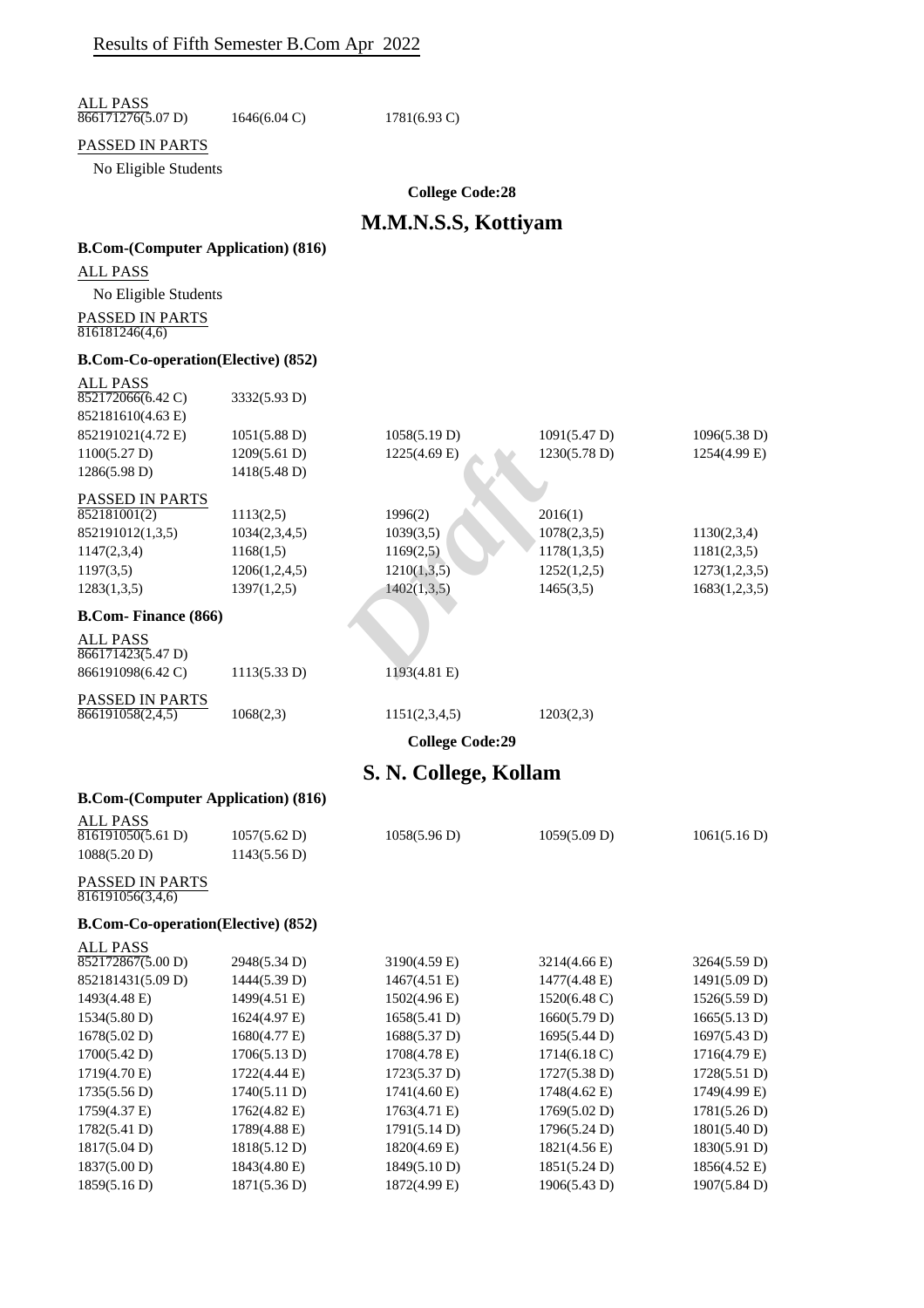| <b>ALL PASS</b><br>866171925(5.79 D)      | 2041(4.67 E)  | 2181(5.70 D)           |                        |               |
|-------------------------------------------|---------------|------------------------|------------------------|---------------|
| <b>B.Com-Finance (866)</b>                |               |                        |                        |               |
| <b>SUSPECTED MALPRACTICE</b><br>852181773 | 1860          |                        |                        |               |
| 1760(2,3,4,5)                             | 1783(5)       | 1791(3,4,5)            |                        |               |
| 1656(5)                                   | 1665(2,3,5)   | 1666(1,2,4,5)          | 1673(3)                | 1678(2,5)     |
| 1633(3)                                   | 1635(5)       | 1637(2,3,4,5)          | 1642(1,2,5)            | 1655(3,5)     |
| 1463(2,3,5)                               | 1473(2,3,5)   | 1475(2,3,4,5)          | 1624(2)                | 1629(2,3,5)   |
| 1451(3,5)                                 | 1452(2,3,5)   | 1454(2,3,4,5)          | 1457(2,3,5)            | 1460(2,3,5)   |
| 1440(2,3,5)                               | 1441(3,5)     | 1442(2,5)              | 1446(3,5)              | 1450(2,3,5)   |
| 1422(1,2,3,5)                             | 1426(1,2,3,5) | 1433(2,5)              | 1435(2,3,5)            | 1436(2,3,5)   |
| 1384(1,3,5)                               | 1404(3,5)     | 1405(2,3,4,5)          | 1406(2,3,4,5)          | 1420(1,3,4)   |
| 1344(2,3,5)                               | 1347(3,5)     | 1358(3,5)              | 1363(1,2,4,5)          | 1383(2,3,5)   |
| 1318(5)                                   | 1319(2,3,5)   | 1329(3,5)              | 1338(1,3,5)            | 1339(3,5)     |
| 1310(1,5)                                 | 1311(3,5)     | 1312(1,2,3,5)          | 1315(2,3,4,5)          | 1317(1,2,3,5) |
| 1287(2,5)                                 | 1289(1,2,5)   | 1291(1,2,5)            | 1295(1,2,3,5)          | 1298(5)       |
| 1277(2,3,5)                               | 1278(3,5)     | 1279(2,5)              | 1284(1,3,5)            | 1285(1,2,4,5) |
| 1268(3,5)                                 | 1270(1,5)     | 1272(1,2,5)            | 1274(3,5)              | 1276(2,5)     |
| 1226(1,2,5)                               | 1229(2,3,4,5) | 1239(1,2,4,5)          | 1255(2,3,5)            | 1267(3,5)     |
| 1214(2,5)                                 | 1218(2,5)     | 1219(5)                | 1220(1,3,5)            | 1222(1,2,3,5) |
| 1199(2,5)                                 | 1201(5)       | 1203(2,3,4,5)          | 1204(1,2,5)            | 1213(1,3,5)   |
| 1188(3,5)                                 | 1191(2,3,5)   | 1192(2,3,5)            | 1194(5)                | 1195(5)       |
| 1174(3,5)                                 | 1175(2,3,5)   | 1180(1,2,5)            | 1184(5)                | 1187(5)       |
|                                           |               |                        |                        |               |
| 1104(5)                                   | 1105(3,5)     | 1106(5)                | 1107(5)                | 1172(3,5)     |
| 1092(2,3)                                 | 1095(2,3)     | 1097(1,2,5)            | 1098(1,5)              | 1099(1,2,5)   |
| 1071(5)                                   | 1073(5)       | 1079(2,5)              | 1087(1,4,5)            | 1088(5)       |
| 1063(5)                                   | 1064(1,2,5)   | 1066(5)                | 1068(2,3,5)            | 1069(1,2,4,5) |
| 1037(5)                                   | 1041(5)       | 1050(2,3,4,5)          | 1054(3,5)              | 1057(1,3,5)   |
| 852191005(2,3,5)                          | 1011(5)       | 1022(3,5)              | 1026(1,3,5)            | 1035(2,3,5)   |
| 1926(3,5)                                 | 1940(2,3)     | 1987(2)                |                        |               |
| 1887(1,2)                                 | 1891(1,2)     | 1894(2,3)              | 1913(3)                | 1919(2,3)     |
| 1809(2,3,5)                               | 1840(3,5)     | 1848(2,3)              | 1852(3)                | 1882(1,2)     |
| 1767(2,3,5)                               | 1776(3)       | 1780(2,3)              | 1783(3)                | 1792(2,3,5)   |
| 1711(2,3)                                 | 1731(2)       | 1746(2,3,5)            | 1760(3,5)              | 1761(3)       |
| 1661(5)                                   | 1671(3)       | 1694(3,5)              | 1702(3)                | 1704(2)       |
| 1538(2)                                   | 1621(2,5)     | 1633(4)                | 1637(2)                | 1651(1,2,3)   |
| 852181404(2,4)                            | 1445(2,4,5)   | 1472(2,5)              | 1473(2)                | 1524(3)       |
| PASSED IN PARTS                           |               |                        |                        |               |
| 1747(5.42 D)                              |               |                        |                        |               |
| 1641(5.87 D)                              | 1647(4.34 E)  | 1648(4.98 E)           | 1674(5.57 D)           | 1676(5.58 D)  |
| 1459(5.18 D)                              | 1461(6.39 C)  | 1626(6.02 C)           | 1627(4.89 E)           | 1630(5.93 D)  |
| 1393(5.67 D)                              | 1401(5.82 D)  | 1410(5.54 D)           | 1444(5.66 D)           | 1453(4.69 E)  |
| 1360(6.20 C)                              | 1362(5.42 D)  | 1386(5.48 D)           | 1389(4.93 E)           | 1390(5.37 D)  |
| 1307(5.78 D)                              | 1309(5.82 D)  | 1313(5.62 D)           | 1326(4.89 E)           | 1333(4.50 E)  |
| 1288(4.84 E)                              | 1290(6.07 C)  | 1297(5.09 D)           | 1300(5.64 D)           | 1301(4.37 E)  |
| 1262(4.67 E)                              | 1264(6.27 C)  | 1265(5.37 D)           | 1280(5.34 D)           | 1282(4.92 E)  |
| 1231(5.70 D)                              | 1233(4.70 E)  | 1237(5.54 D)           | 1256(6.93 C)           | 1261(5.72 D)  |
| 1198(4.86 E)                              | 1200(5.21 D)  | 1221(6.01 C)           | 1224(5.82 D)           | 1228(6.58 C)  |
| 1094(4.98 E)                              | 1144(5.82 D)  | 1166(5.51 D)           | 1171(4.56 E)           | 1193(5.62 D)  |
| 1052(5.01 D)                              | 1065(5.30 D)  | $1067(4.88 \text{ E})$ | 1090(5.77 D)           | 1093(5.29 D)  |
| 1027(5.10 D)                              | 1028(4.81 E)  | 1030(4.77 E)           | $1031(4.61 \text{ E})$ | 1036(4.80 E)  |
| 852191013(5.09 D)                         | 1014(5.59 D)  | 1018(4.96 E)           | 1023(5.22 D)           | 1024(5.41 D)  |
| 1908(4.80 E)                              | 1928(5.04 D)  |                        |                        |               |

| 000111223031771        | $2041(4.0)$ L)           | $2101(J.70 \text{ F})$ |              |              |
|------------------------|--------------------------|------------------------|--------------|--------------|
| 866181295(5.93 D)      | $1324(6.70 \, \text{C})$ | 1327(5.49 D)           | 1331(5.46 D) | 1334(5.59 D) |
| 1348(4.96 E)           | 1376(5.18 D)             | 1378(6.17 C)           | 1380(5.10 D) |              |
| 866191012(7.22 B)      | 1046(5.32 D)             | $1047(4.96 \text{ E})$ | 1048(5.46 D) | 1052(5.13 D) |
| $1056(6.16 \text{ C})$ | $1071(8.00 \text{ A})$   | $1075(4.67)$ E)        | 1077(7.49 B) | 1080(5.66 D) |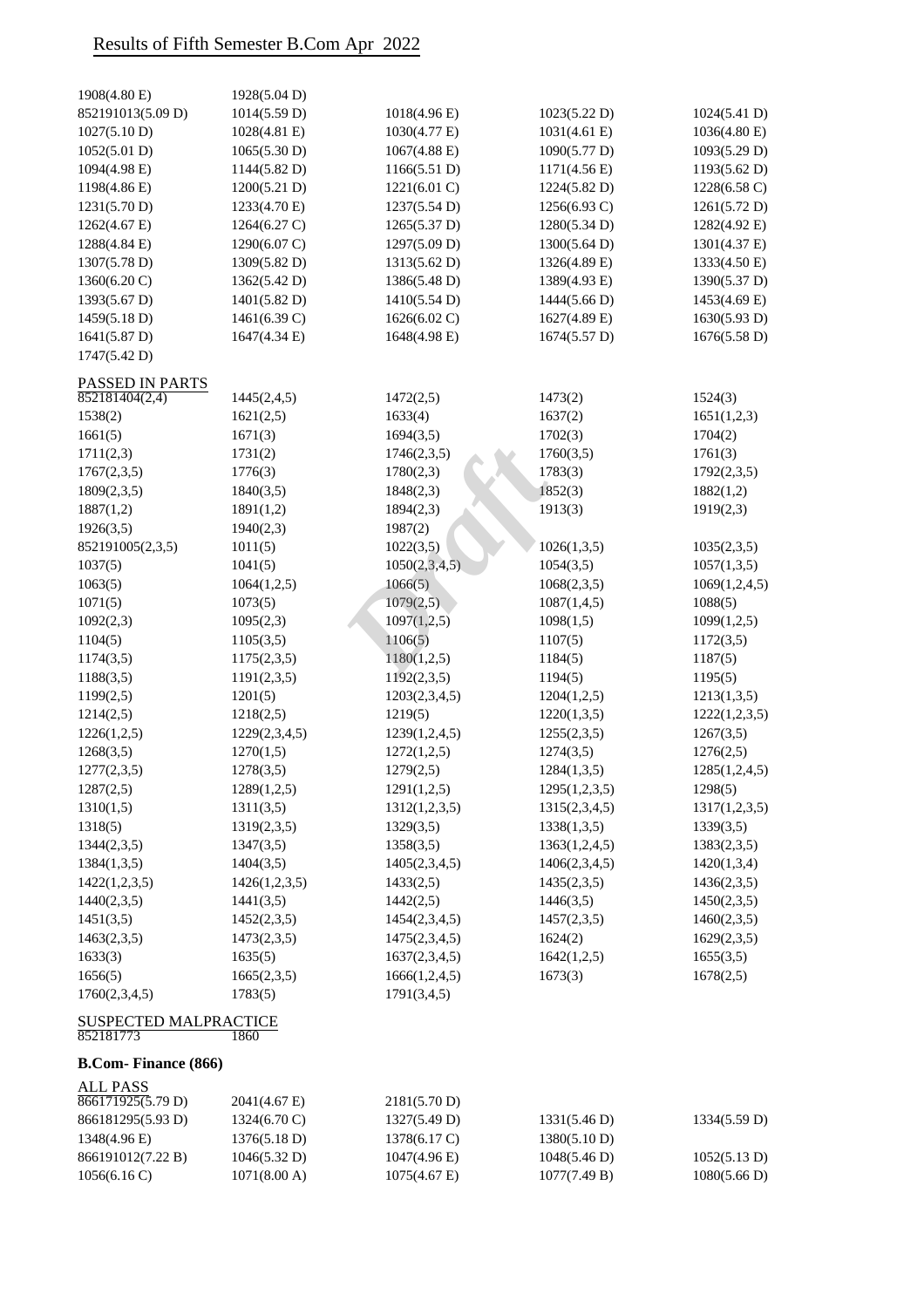| 1084(5.52 D)           | 1085(5.46 D)           | 1086(5.97 D)    | $1087(6.39 \text{ C})$ | 1088(5.23 D)           |
|------------------------|------------------------|-----------------|------------------------|------------------------|
| $1089(6.11)$ C)        | 1090(5.03 D)           | $1092(6.61)$ C) | $1095(6.01 \text{ C})$ | 1096(5.16 D)           |
| 1099(5.27 D)           | 1102(5.32 D)           | $1103(4.98)$ E) | 1104(5.50 D)           | 1106(5.91 D)           |
| 1109(5.18 D)           | 1118(5.46 D)           | $1145(6.61)$ C) | 1170(5.28 D)           | $1181(6.18)$ C)        |
| $1182(6.79 \text{ C})$ | 1187(5.57 D)           | 1188(5.16 D)    | 1190(5.07 D)           | $1195(6.18 \text{ C})$ |
| 1196(5.78 D)           | $1199(5.67 \text{ D})$ | 1200(5.56 D)    | 1201(5.30 D)           | 1209(5.26 D)           |
| 1211(5.24 D)           | 1262(7.77 B)           | 1264(5.26 D)    | $1265(4.71)$ E)        | 1266(5.79 D)           |
| $1267(4.76 \text{ E})$ | 1268(5.06 D)           | 1270(5.50 D)    | 1320(5.60 D)           | 1360(4.68)             |
| 1372(5.96 D)           | 1393(5.74 D)           | 1394(5.97 D)    | 1400(5.29 D)           | 1416(5.93 D)           |
| <b>PASSED IN PARTS</b> |                        |                 |                        |                        |
| 866181311(3,5)         | 1349(1)                | 1377(2,3)       | 1396(3)                |                        |
| 866191019(2,3,4,5)     | 1051(2,3,4,5)          | 1059(2,4,5)     | 1070(1)                | 1076(2,4,5)            |
| 1079(1,2,4)            | 1114(2,3,4,5)          | 1143(2,3,4,5)   | 1173(2,4,5)            | 1174(2,5)              |
| 1175(1,2)              | 1178(2,3,4,5)          | 1191(2,4,5)     | 1192(1,3)              | 1197(3,5)              |
| 1253(3)                | 1317(4)                | 1318(4,5)       | 1319(1,5)              | 1322(2,5)              |
| 1323(2,4,5)            | 1324(2,3,4,5)          | 1325(1,2,4,5)   | 1327(2)                | 1358(3,5)              |
| 1378(2,4,5)            | 1382(4,5)              | 1410(1,2,4,5)   |                        |                        |
|                        |                        |                 |                        |                        |

**College Code:30**

## **S.N. College for Women, Kollam**

## **B.Com-Co-operation(Elective) (852)**

## PASSED IN PARTS

## **T. K. M. College of Arts & Science, Kollam**

|                                                 |                              | S.N. College for Women, Kollam |                                            |               |
|-------------------------------------------------|------------------------------|--------------------------------|--------------------------------------------|---------------|
| <b>B.Com-Co-operation(Elective) (852)</b>       |                              |                                |                                            |               |
| <b>ALL PASS</b>                                 |                              |                                |                                            |               |
| 852171129(5.28 D)                               | 1149(5.44 D)                 |                                |                                            |               |
| PASSED IN PARTS                                 |                              |                                |                                            |               |
| No Eligible Students                            |                              |                                |                                            |               |
|                                                 |                              | <b>College Code:32</b>         |                                            |               |
|                                                 |                              |                                |                                            |               |
|                                                 |                              |                                | T. K. M. College of Arts & Science, Kollam |               |
| <b>B.Com-(Computer Application) (816)</b>       |                              |                                |                                            |               |
| <b>ALL PASS</b>                                 |                              |                                |                                            |               |
| $\sqrt{816181019(7.19 B)}$<br>816191090(6.50 C) | 1071(5.58 D)<br>1099(4.88 E) | 1132(5.97 D)                   |                                            |               |
|                                                 |                              |                                |                                            |               |
| PASSED IN PARTS                                 |                              |                                |                                            |               |
| 816181064(4)                                    | 1065(3)                      | 1068(3,4)                      | 1166(1,3,4)                                |               |
| 816191094(2,3,4,6)                              | 1095(2,3,6)                  | 1096(3,4,5,6)                  | 1097(3,4,6)                                | 1098(1,3,4,6) |
| 1100(6)                                         | 1131(4,5,6)                  | 1149(3,6)                      |                                            |               |
| <b>B.Com-Co-operation(Elective) (852)</b>       |                              |                                |                                            |               |
| <b>ALL PASS</b>                                 |                              |                                |                                            |               |
| 852172210(5.32 D)                               | 2235(4.54 E)                 | 2236(4.44 E)                   | 2684(5.08 D)                               | 2704(4.62 E)  |
| 2719(4.39 E)                                    |                              |                                |                                            |               |
| 852181208(4.44 E)                               | 1228(4.67 E)                 | 1230(4.37 E)                   | $1236(4.67)$ E)                            | 1240(4.90 E)  |
| 1247(4.56 E)                                    | 1348(5.41 D)                 | 1352(4.57 E)                   | 1354(5.10 D)                               | 1359(4.58 E)  |
| 1385(4.53 E)                                    | 1416(4.86 E)                 | 1563(5.07 D)                   | 1603(4.72 E)                               | 1992(5.20 D)  |
| 852191133(5.48 D)                               | 1258(5.93 D)                 | 1487(5.64 D)                   | 1489(5.37 D)                               | 1495(5.57 D)  |
| 1508(5.73 D)                                    | 1523(4.68 E)                 | 1529(4.80 E)                   | 1533(4.47 E)                               | 1538(4.44 E)  |
| 1548(4.97 E)                                    | 1553(5.58 D)                 | 1556(5.56 D)                   | 1557(5.81 D)                               |               |
| PASSED IN PARTS                                 |                              |                                |                                            |               |
| 852172627(3)                                    | 2700(2)                      |                                |                                            |               |
| 852181209(1,2,3,5)                              | 1232(2)                      | 1237(2)                        | 1344(1,2)                                  | 1347(1,3)     |
| 1349(3,5)                                       | 1356(1,3)                    | 1362(2)                        | 1366(1,3)                                  | 1368(2,3)     |
| 1372(2)                                         | 1374(2)                      | 1545(1)                        | 1564(1,3,5)                                | 1586(1,2,3,5) |
| 1606(2)                                         |                              |                                |                                            |               |
| 852191103(1,5)                                  | 1232(2,3,5)                  | 1293(1,2,3,5)                  | 1294(2,3,5)                                | 1321(3)       |
| 1348(3)                                         | 1385(2,3,5)                  | 1388(1,2,4,5)                  | 1407(5)                                    | 1471(2,3,4,5) |
| 1472(2,3,4,5)                                   | 1476(3,5)                    | 1477(2,5)                      | 1479(2,5)                                  | 1482(2,5)     |
| 1488(2,3,5)                                     | 1490(2,5)                    | 1492(5)                        | 1493(5)                                    | 1494(2,5)     |
| 1498(2,5)                                       | 1499(2,4,5)                  | 1506(2,4,5)                    | 1512(3,5)                                  | 1514(2,4,5)   |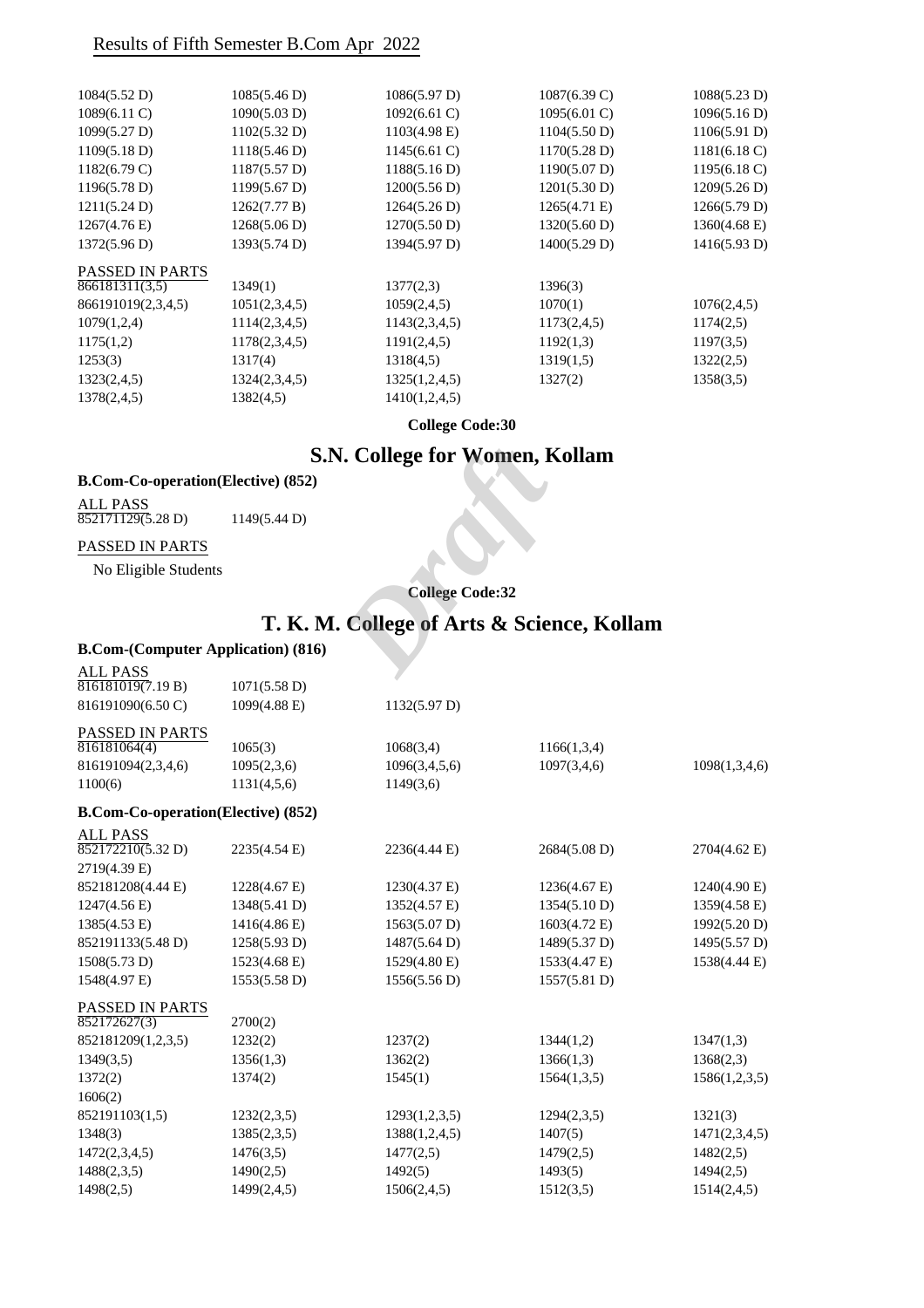| 1516(2,3,5) | 1517(2,3,5)   | 1518(3,5)     | 1519(3)       | 1521(2,4,5)   |
|-------------|---------------|---------------|---------------|---------------|
| 1522(5)     | 1524(1,2,3,5) | 1525(3,5)     | 1526(1,2,3,5) | 1527(1,2,3,5) |
| 1534(3,5)   | 1537(5)       | 1539(2,5)     | 1540(2,4,5)   | 1541(2,5)     |
| 1542(3,5)   | 1546(2,5)     | 1547(1,2,4,5) | 1549(2,3,5)   | 1550(1,2,3,4) |
| 1552(2,5)   | 1555(2,3,5)   | 1583(2,5)     | 1586(2,3,5)   | 1600(2,3,4,5) |
| 1602(2,3,5) | 1603(2,3,4,5) | 1671(1,2,5)   | 1739(2,5)     | 1741(5)       |
| 1742(3,5)   |               |               |               |               |

## **B.Com- Finance (866)**

| <b>ALL PASS</b>        |                        |              |                        |                        |
|------------------------|------------------------|--------------|------------------------|------------------------|
| 866172923(5.22 D)      | 3067(5.00 D)           | 3069(5.01 D) |                        |                        |
| 866181130(4.82 E)      | 1135(4.92 E)           | 1140(5.10 D) | 1141(5.10 D)           | 1147(5.06 D)           |
| $1430(4.88 \text{ E})$ |                        |              |                        |                        |
| 866191125(5.51 D)      | 1185(5.84 D)           | 1204(5.53 D) | $1280(6.66 \text{ C})$ | $1281(6.59 \text{ C})$ |
| 1282(5.70 D)           | $1283(6.11)$ C)        | 1287(5.34 D) | $1289(6.48 \text{ C})$ | 1290(5.82 D)           |
| $1292(4.58 \text{ E})$ | 1293(5.58 D)           | 1294(5.90 D) | 1295(5.43 D)           | 1296(4.90 E)           |
| $1298(6.04 \text{ C})$ | 1299(5.89 D)           | 1301(5.29 D) | $1302(6.72 \text{ C})$ | 1303(4.84 E)           |
| 1306(5.52 D)           | 1307(4.99 E)           | 1308(6.32 C) | 1310(4.99 E)           | 1312(5.10 D)           |
| 1313(5.51 D)           | $1333(6.20 \text{ C})$ | 1376(6.83 C) | 1383(7.43 B)           | 1396(4.84 E)           |
| $1401(4.52 \text{ E})$ |                        |              |                        |                        |
| <b>PASSED IN PARTS</b> |                        |              |                        |                        |
| 866191177(1,3,4,5)     | 1284(3,4,5)            | 1286(3,5)    | 1288(1,3,4,5)          | 1300(3,4,5)            |
| 1305(1,2,4,5)          | 1311(3,5)              | 1315(3,4,5)  | 1380(3,4,5)            | 1384(5)                |
| 1389(2,3,4,5)          | 1397(1,2,3,4)          |              |                        |                        |

## **B.J.M Govt. College, Chavara**

## **B.Com-(Computer Application) (816)**

| PASSED IN PARTS                           |               |                                     |                        |                        |
|-------------------------------------------|---------------|-------------------------------------|------------------------|------------------------|
| 866191177(1,3,4,5)                        | 1284(3,4,5)   | 1286(3,5)                           | 1288(1,3,4,5)          | 1300(3,4,5)            |
| 1305(1,2,4,5)                             | 1311(3,5)     | 1315(3,4,5)                         | 1380(3,4,5)            | 1384(5)                |
| 1389(2,3,4,5)                             | 1397(1,2,3,4) |                                     |                        |                        |
|                                           |               | <b>College Code:33</b>              |                        |                        |
|                                           |               | <b>B.J.M Govt. College, Chavara</b> |                        |                        |
| <b>B.Com-(Computer Application) (816)</b> |               |                                     |                        |                        |
| <b>ALL PASS</b>                           |               |                                     |                        |                        |
| 816171069(5.81 D)                         | 1080(4.88 E)  | 1086(5.71 D)                        | 1116(5.10 D)           |                        |
| 816181091(5.18D)                          | 1134(7.08 B)  | 1139(5.82 D)                        | 1275(5.29 D)           | 1280(5.82 D)           |
| PASSED IN PARTS                           |               |                                     |                        |                        |
| 816181095(2,3)                            | 1135(2,3)     |                                     |                        |                        |
| <b>B.Com-Co-operation(Elective) (852)</b> |               |                                     |                        |                        |
| <b>ALL PASS</b>                           |               |                                     |                        |                        |
| 852171339(5.11 D)                         | 1414(4.68 E)  | 2967(4.73 E)                        | 2970(4.79 E)           |                        |
| 852181219(4.59 E)                         | 1225(4.57 E)  | 1226(5.06 D)                        | $1227(5.04 \text{ D})$ | $1351(4.81 \text{ E})$ |
| 1566(5.32 D)                              | 1593(5.44 D)  | 1596(5.01 D)                        | 1597(4.87 E)           | 1607(5.22 D)           |
| 1613(5.22 D)                              | 1615(4.92 E)  | 1912(5.21 D)                        | 1939(5.09 D)           | 1980(4.70 E)           |
| 852191015(5.23 D)                         | 1025(5.42 D)  | 1215(4.77 E)                        | 1275(5.13 D)           | 1343(4.86 E)           |
| 1412(6.12 C)                              |               |                                     |                        |                        |
| <b>PASSED IN PARTS</b>                    |               |                                     |                        |                        |
| 852171371(2)                              | 1615(2)       | 2276(2)                             |                        |                        |
| 852181253(2)                              | 1419(2)       | 1546(1,2,3)                         | 1567(2)                | 1574(2,3)              |
| 1602(3)                                   | 1619(2,3,4)   | 1622(2,3)                           |                        |                        |
| 852191038(2,5)                            | 1055(1,2,5)   | 1074(1,2,5)                         | 1176(1,2,5)            | 1223(2)                |
| 1242(3,5)                                 | 1260(5)       | 1345(1,3,5)                         | 1378(3,5)              | 1399(1,2,3,5)          |
| <b>B.Com-Finance (866)</b>                |               |                                     |                        |                        |
| <b>ALL PASS</b>                           |               |                                     |                        |                        |
| 866181159(5.16 D)                         | 1202(5.80 D)  |                                     |                        |                        |
| 866191053(5.69 D)                         | 1054(5.20 D)  | $1055(4.76 \text{ E})$              | $1120(6.26 \text{ C})$ | $1194(5.64 \text{ D})$ |
| 1210(6.10 C)                              | 1361(6.09 C)  |                                     |                        |                        |
| PASSED IN PARTS                           |               |                                     |                        |                        |

## 866181160(4)

866191049(2,4,5) 1202(2,4,5)

**College Code:34**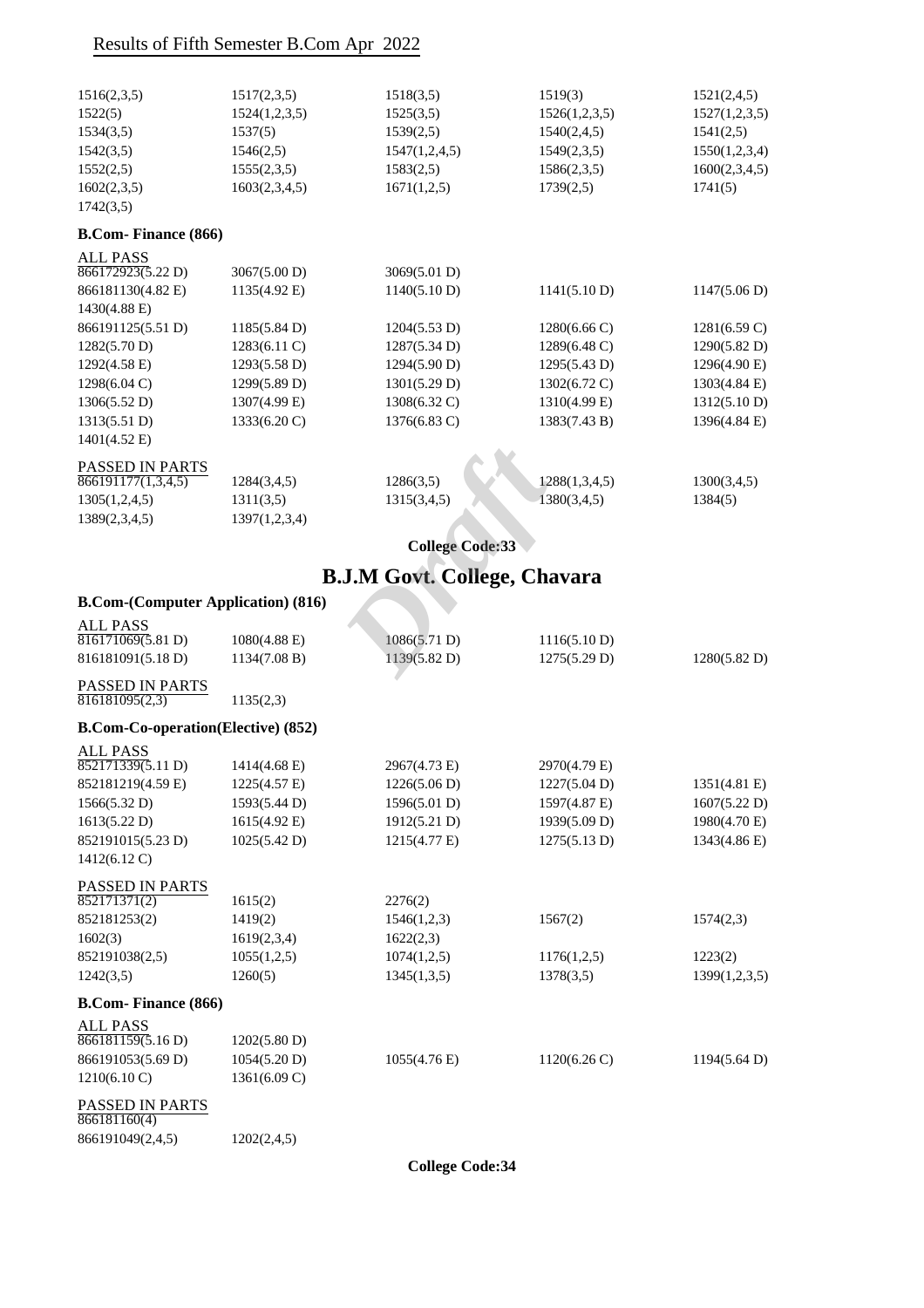## **D.B. College, Sasthamcottah**

## **B.Com-Co-operation(Elective) (852)**

| <b>ALL PASS</b>                          |                        |                        |              |              |
|------------------------------------------|------------------------|------------------------|--------------|--------------|
| 852191019(5.02 D)                        | $1032(5.68 \text{ D})$ | 1033(5.53 D)           | 1173(4.87 E) | 1349(4.93 E) |
| 1414(5.90 D)                             | 1597(7.16 B)           | 1619(5.62 D)           | 1620(5.43 D) |              |
| <b>PASSED IN PARTS</b><br>852181195(1,5) |                        |                        |              |              |
| 852191084(2,5)                           | 1186(2,3,5)            | 1330(2,3,5)            | 1342(2,3,5)  | 1394(3,5)    |
| 1616(2,3,5)                              | 1617(2,3,5)            | 1622(2,3,5)            | 1623(2,3,5)  |              |
| <b>B.Com-Finance (866)</b>               |                        |                        |              |              |
| ALL PASS                                 |                        |                        |              |              |
| 866191073(6.70 C)                        | 1105(5.01 D)           | $1110(4.72 \text{ E})$ | 1112(4.72 E) | 1176(5.51 D) |
| $1186(6.63 \text{ C})$                   | 1277(7.19 B)           |                        |              |              |
|                                          |                        |                        |              |              |

PASSED IN PARTS 866191373(1,2,3,4)

**College Code:35**

## **Sree Vidhyadhiraja College of Arts and Science,Karunagapally,Kollam**

|                                           |                                                    | Sree Vidhyadhiraja College of Arts and Science, Karunagapally, Kolla |              |              |
|-------------------------------------------|----------------------------------------------------|----------------------------------------------------------------------|--------------|--------------|
| <b>B.Com-(Computer Application) (816)</b> |                                                    |                                                                      |              |              |
| <b>ALL PASS</b>                           |                                                    |                                                                      |              |              |
| No Eligible Students                      |                                                    |                                                                      |              |              |
| PASSED IN PARTS                           |                                                    |                                                                      |              |              |
| No Eligible Students                      |                                                    |                                                                      |              |              |
| <b>B.Com-Co-operation(Elective) (852)</b> |                                                    |                                                                      |              |              |
| <b>ALL PASS</b>                           |                                                    |                                                                      |              |              |
| 852171118(4.94 E)                         | 1282(5.04 D)                                       | 1317(4.76 E)                                                         | 1792(4.41 E) | 1859(4.42 E) |
| 1910(4.94 E)<br>852181333(4.66 E)         | 1585(5.64 D)                                       |                                                                      |              |              |
|                                           |                                                    |                                                                      |              |              |
| PASSED IN PARTS<br>852171303(1,2)         | 1468(2)                                            | 1641(2)                                                              | 2226(2)      | 3102(2,3)    |
| 852181828(3)                              | 1937(3)                                            |                                                                      |              |              |
| <b>B.Com-Finance (866)</b>                |                                                    |                                                                      |              |              |
| <b>ALL PASS</b><br>866181454(5.32 D)      |                                                    |                                                                      |              |              |
| PASSED IN PARTS                           |                                                    |                                                                      |              |              |
| No Eligible Students                      |                                                    |                                                                      |              |              |
|                                           |                                                    | <b>College Code:38</b>                                               |              |              |
|                                           |                                                    | N. S. S. College, Nilamel                                            |              |              |
| <b>B.Com-Finance (866)</b>                |                                                    |                                                                      |              |              |
| <b>ALL PASS</b>                           |                                                    |                                                                      |              |              |
| No Eligible Students                      |                                                    |                                                                      |              |              |
| PASSED IN PARTS<br>866191137(2,3,5)       | 1332(1,2,4,5)                                      |                                                                      |              |              |
|                                           |                                                    | <b>College Code:40</b>                                               |              |              |
|                                           |                                                    | <b>St. John's College, Anchal</b>                                    |              |              |
| $\mathbf{D}$ $\mathbf{C}$ <sub>27</sub>   | $\alpha$ $\alpha$ anomatic $\Gamma$ leative) (852) |                                                                      |              |              |

**B.Com-Co-operation(Elective) (852)** ALL PASS No Eligible Students PASSED IN PARTS 852191320(2,5)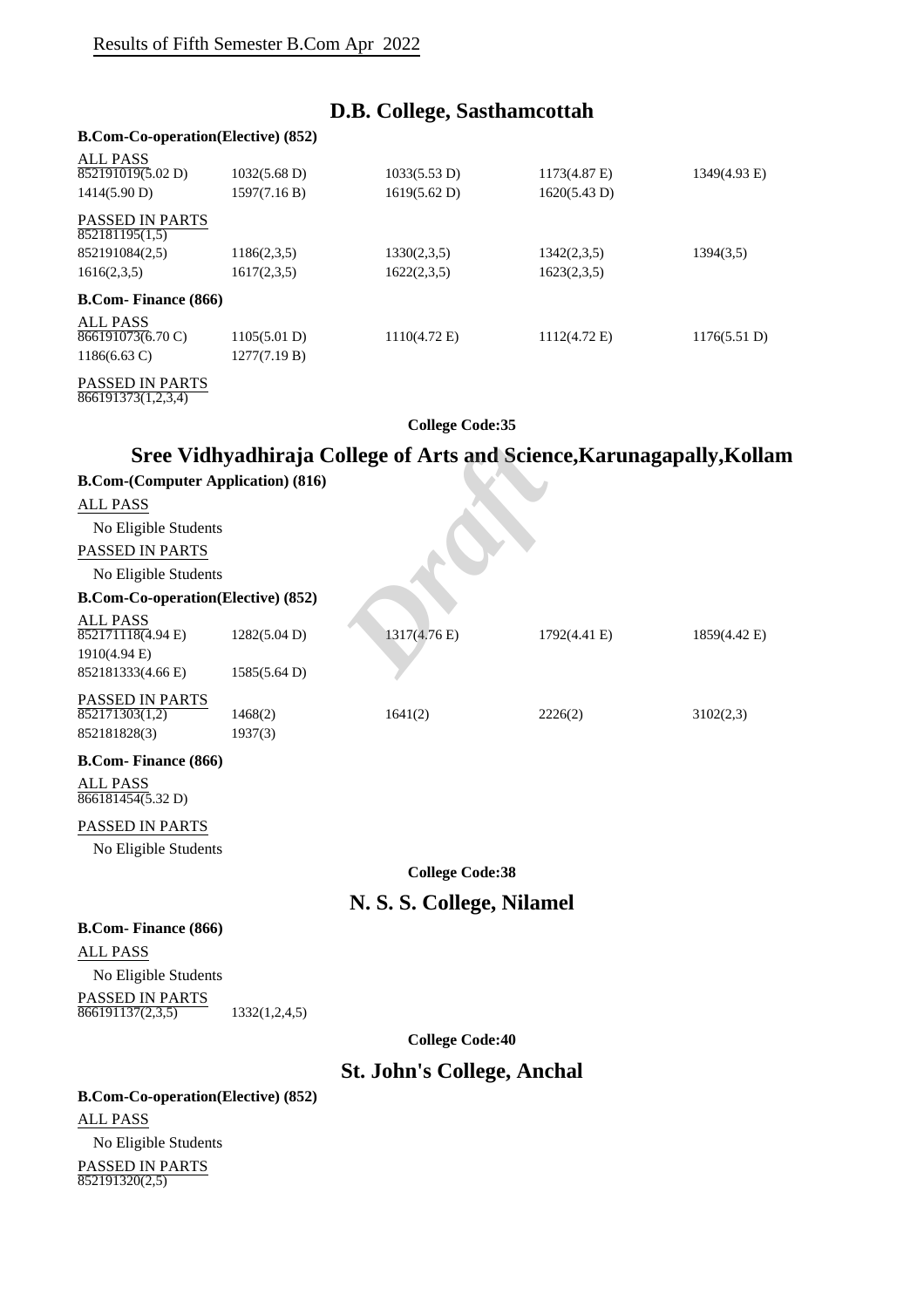**B.Com- Finance (866)**

#### ALL PASS 866191167(5.74 D) 1242(6.11 C)

### PASSED IN PARTS

No Eligible Students

**College Code:41**

## **S.N. College, Punalur**

## **B.Com-Co-operation(Elective) (852)**

ALL PASS 852172158(4.78 E) 852191205(5.21 D) 1335(5.56 D) 1795(5.27 D)

PASSED IN PARTS 852172203(3)

#### **B.Com- Finance (866)**

| <b>ALL PASS</b>   |              |
|-------------------|--------------|
| 866191083(5.74 D) | 1207(5.41 D) |

## PASSED IN PARTS

No Eligible Students

**College Code:42**

# **S. G. College, Kottarakkara** *College Code:42*<br> **S. G. College, Kottarakk**

## **B.Com-(Computer Application) (816)**

ALL PASS  $\frac{1}{816181115(5.64 \text{ D})}$ 

#### PASSED IN PARTS

No Eligible Students

#### **B.Com-Co-operation(Elective) (852)**

| ALL PASS<br>852171210(4.56 E)<br>3055(5.30 D) | $1218(4.53 \text{ E})$ | $1246(4.79)$ E) | 2361(4.71 E) | 2387(4.89 E) |
|-----------------------------------------------|------------------------|-----------------|--------------|--------------|
| <b>PASSED IN PARTS</b><br>852172310(2)        | 2335(2,3)              | 2369(2)         | 2380(2)      | 2390(2)      |
| 3046(2)                                       |                        |                 |              |              |
| 852191464(2,3,5)                              |                        |                 |              |              |

## **B.Com- Finance (866)**

ALL PASS 866191097(7.32 B)

#### PASSED IN PARTS

No Eligible Students

**College Code:44**

## **M. S. M. College, Kayamkulam**

| ALL PASS               |                        |              |                        |           |
|------------------------|------------------------|--------------|------------------------|-----------|
| 816171165(4.99 E)      | $1179(4.70 \text{ E})$ | 1216(4.99 E) |                        |           |
| 816181001(5.69 D)      | 1007(5.81 D)           | 1159(5.93 D) |                        |           |
| 816191045(6.93 C)      | 1046(5.60 D)           | 1103(5.38 D) | $1124(6.70 \text{ C})$ |           |
| <b>PASSED IN PARTS</b> |                        |              |                        |           |
| 816171203(4)           | 1214(4)                | 1215(3)      | 1420(1)                |           |
| 816181011(4,5)         | 1281(4)                |              |                        |           |
| 816191081(3,6)         | 1102(2,4,5,6)          | 1104(4,5,6)  | 1106(2,5,6)            | 1108(4,6) |
| 1109(2,4,5,6)          | 1111(2,4,5,6)          | 1130(4,5,6)  |                        |           |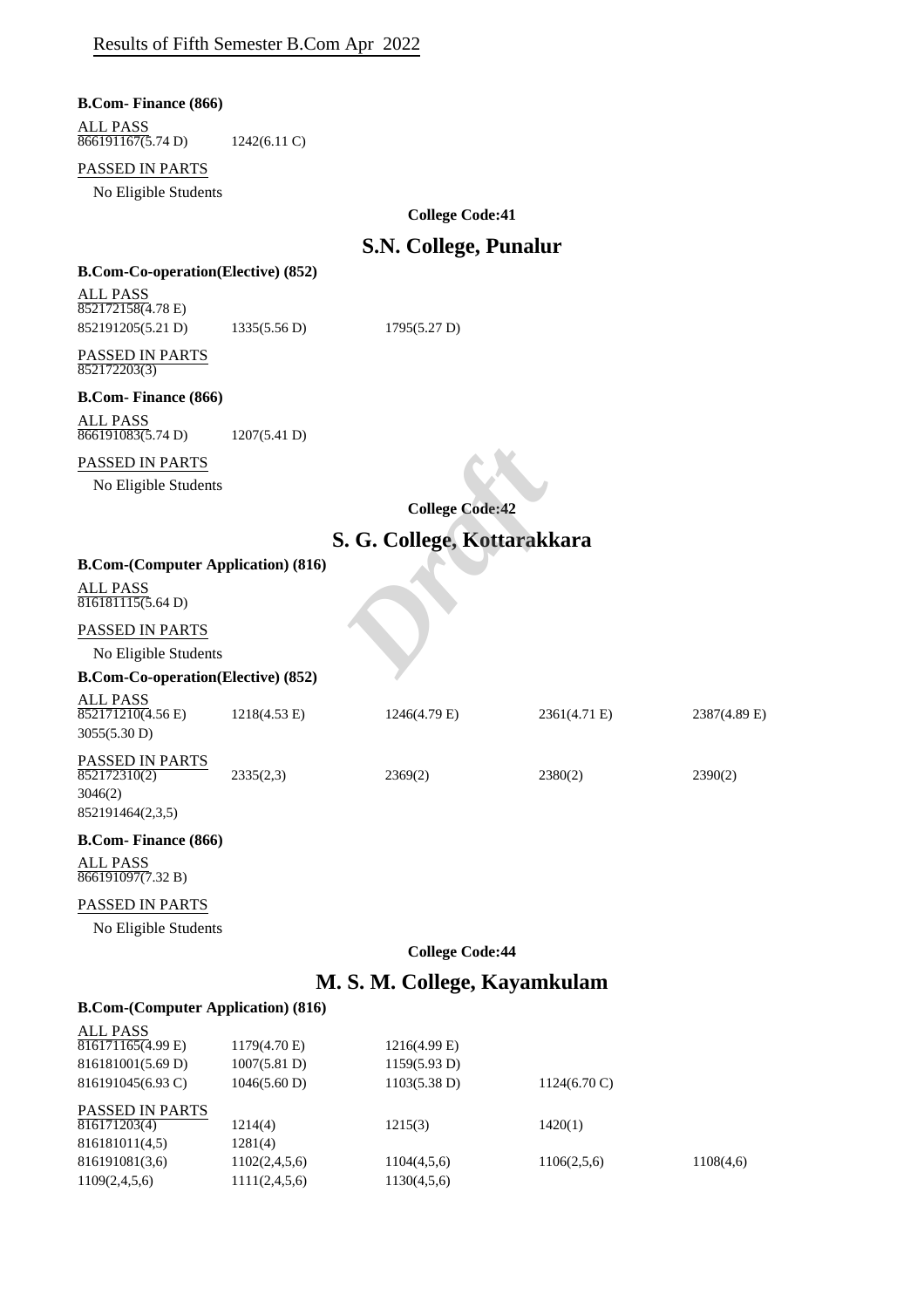## **B.Com-Co-operation(Elective) (852)**

| <b>ALL PASS</b><br>852171053(5.06 D) | 1181(4.42 E)           | 1186(4.63 E)  | 1583(4.69 E)  | 1590(4.62 E)  |
|--------------------------------------|------------------------|---------------|---------------|---------------|
|                                      | 1597(5.19 D)           | 1656(5.59 D)  | 1973(5.26 D)  | 1990(5.44 D)  |
| 1592(5.13 D)                         |                        |               |               |               |
| 2267(5.64 D)                         | 2292(5.60 D)           | 2578(6.38 C)  | 2783(6.08 C)  | 2958(6.06 C)  |
| 3152(5.02 D)                         |                        |               |               |               |
| 852181064(5.66 D)                    | 1067(5.87 D)           | 1068(5.43 D)  | 1072(5.50 D)  | 1100(5.24 D)  |
| $1145(6.04 \text{ C})$               | 1153(4.71 E)           | 1155(5.86 D)  | 1256(4.39 E)  | 1264(4.73 E)  |
| $1266(4.69 \text{ E})$               | 1271(4.68 E)           | 1277(5.70 D)  | 1286(5.12 D)  | 1318(5.31 D)  |
| 852191306(5.32 D)                    | 1314(5.24 D)           | 1562(5.51 D)  | 1570(4.78 E)  | 1574(5.43 D)  |
| 1577(5.10 D)                         | 1581(5.79 D)           | 1593(4.89 E)  | 1654(5.80 D)  | 1659(6.16 C)  |
| 1689(5.02 D)                         | 1735(4.79 E)           |               |               |               |
| PASSED IN PARTS                      |                        |               |               |               |
| 852171041(3)                         | 1055(2)                | 1579(2)       | 1587(2)       | 1617(3,5)     |
| 2268(2)                              | 2739(2)                | 2741(2)       | 2763(2,3)     | 3360(2,4)     |
| 3375(2)                              | 3387(2)                | 3408(1)       |               |               |
| 852181074(2,3)                       | 1076(3)                | 1080(3)       | 1081(3,5)     | 1082(2,3)     |
| 1083(2,3)                            | 1087(2,3)              | 1093(2,3,5)   | 1142(5)       | 1143(5)       |
| 1156(2)                              | 1159(1,2,4,5)          | 1262(1,5)     | 1285(2,5)     | 1293(2)       |
| 1295(2,5)                            | 1300(2)                | 1317(5)       | 1377(2,3,5)   | 1450(2,5)     |
| 1999(1,2,5)                          |                        |               |               |               |
| 852191340(2,3,5)                     | 1357(2,3,5)            | 1359(2,3,4,5) | 1428(2,4,5)   | 1429(2,3,5)   |
| 1563(1,3,5)                          | 1564(3,5)              | 1566(3,5)     | 1567(1,3,4,5) | 1568(1,2,3,5) |
| 1573(2,3,5)                          | 1579(3,5)              | 1580(1,2,3,5) | 1582(3,5)     | 1657(3,4,5)   |
| 1658(5)                              | 1660(2,4,5)            | 1662(3,5)     | 1663(2,4,5)   | 1679(2,3,5)   |
| 1684(3,5)                            | 1685(3,5)              | 1686(2,3,5)   | 1691(3,5)     | 1693(3,5)     |
| 1694(3,5)                            | 1696(3,5)              | 1698(2,3,5)   | 1699(3,5)     | 1701(3,5)     |
| 1703(3,5)                            | 1705(3)                | 1708(2,4,5)   | 1710(2,3,5)   | 1711(3,5)     |
| 1715(2,3,5)                          | 1717(2,4,5)            | 1722(3,5)     | 1728(2,3,5)   | 1730(3,5)     |
| 1732(2,3,5)                          | 1761(2,3,4,5)          | 1781(2,3,5)   |               |               |
| <b>B.Com-Finance (866)</b>           |                        |               |               |               |
| <b>ALL PASS</b>                      |                        |               |               |               |
| 866181117(4.66)                      | $1451(4.59 \text{ E})$ |               |               |               |
| 866191155(5.89 D)                    | 1156(4.97 E)           | 1159(5.94 D)  | 1231(5.04 D)  | 1370(6.20 C)  |
| 1375(5.52 D)                         | 1399(6.24 C)           |               |               |               |
| PASSED IN PARTS                      |                        |               |               |               |
| 866181073(2)                         | 1459(4,5)              |               |               |               |
| 866191005(4)                         | 1157(3,5)              | 1335(2,4,5)   | 1339(3,4,5)   | 1345(3,5)     |
| 1346(3,5)                            | 1349(2,3,4,5)          | 1352(2,3,4,5) | 1353(3,4,5)   | 1354(3)       |
| 1355(2,3,4,5)                        | 1356(4,5)              | 1363(2,3,4,5) | 1366(2,3,4,5) | 1368(2,3,4,5) |
| 1385(3,4,5)                          |                        |               |               |               |
|                                      |                        |               |               |               |

## **College Code:46**

## **S. D. College, Alappuzha**

**B.Com-(Computer Application) (816)**

| ALL PASS<br>816171424(6.03 C)             | 1428(4.83 E)  |               |                 |              |
|-------------------------------------------|---------------|---------------|-----------------|--------------|
| 816191068(5.66 D)                         | 1069(5.49 D)  | 1071(5.21 D)  | $1076(6.34)$ C) | 1077(5.43 D) |
| $1080(6.10 \text{ C})$                    |               |               |                 |              |
| <b>PASSED IN PARTS</b><br>816171433(3)    |               |               |                 |              |
| 816191065(3,5,6)                          | 1072(3,4,5,6) | 1074(4,5,6)   | 1078(4,5,6)     | 1079(4,6)    |
| 1113(3,4,5,6)                             | 1135(3,6)     | 1146(2,4,5,6) |                 |              |
| <b>B.Com-Co-operation(Elective) (852)</b> |               |               |                 |              |
| ALL PASS<br>852171776(5.52 D)             | 2248(5.09 D)  | 3065(5.46 D)  |                 |              |

PASSED IN PARTS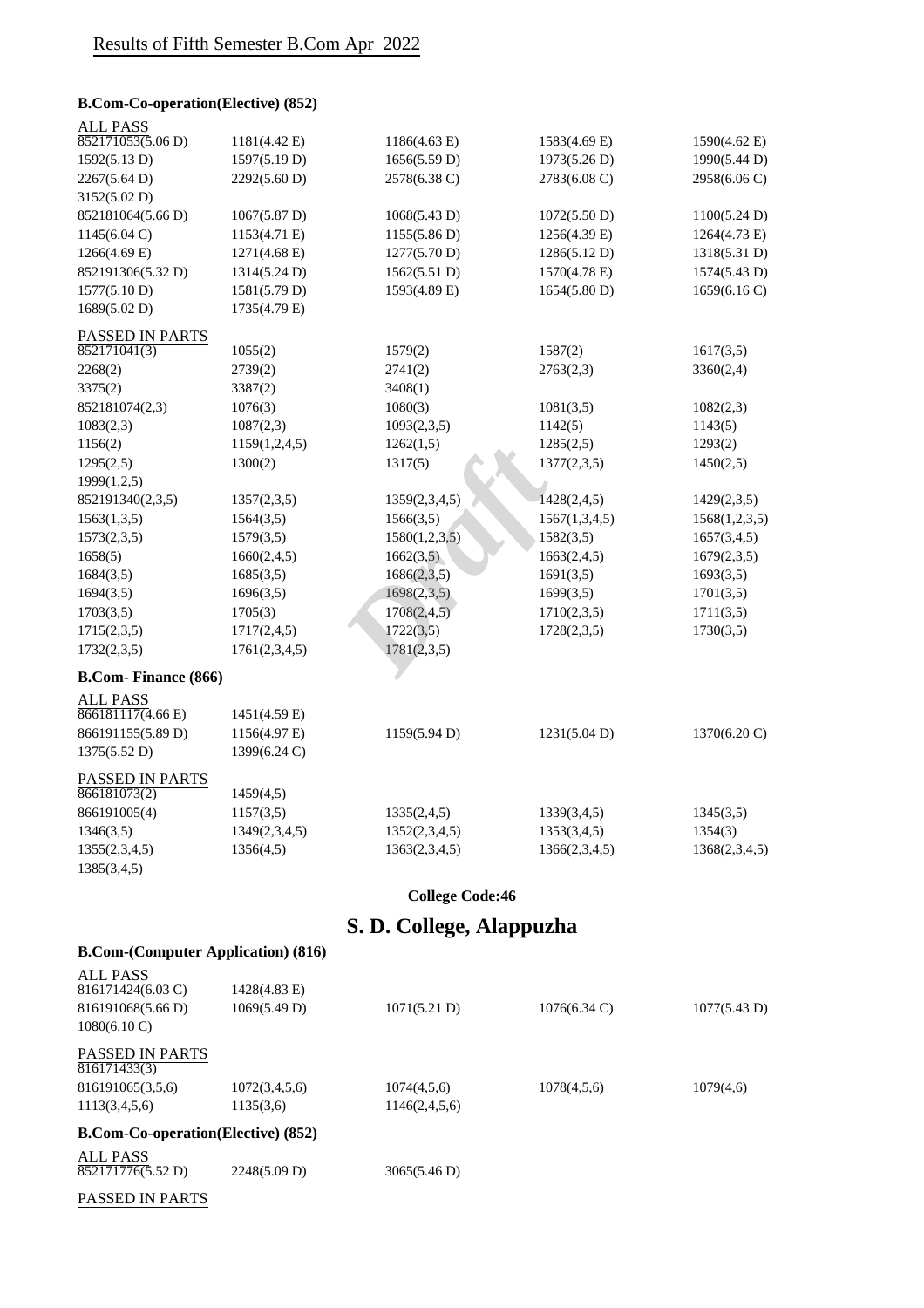No Eligible Students

### **B.Com- Finance (866)**

ALL PASS 866191275(5.21 D)

PASSED IN PARTS  $866191247(2,4,5)$  1260(2,3,4,5) 1274(2,3,4)

**College Code:48**

## **S.N. College, Cherthala**

| <b>B.Com-(Computer Application) (816)</b>                                                                           |                                                                        |                                                                 |                                                              |                                              |
|---------------------------------------------------------------------------------------------------------------------|------------------------------------------------------------------------|-----------------------------------------------------------------|--------------------------------------------------------------|----------------------------------------------|
| <b>ALL PASS</b><br>816171010(5.00 D)<br>816181075(5.72 D)<br>$1105(6.44 \text{ C})$<br>1195(5.06 D)<br>1236(5.67 D) | 1035(4.92 E)<br>$1077(6.34 \text{ C})$<br>1109(5.26 D)<br>1197(5.77 D) | 1050(5.38 D)<br>1078(6.78 C)<br>1110(5.89 D)<br>$1204(6.11)$ C) | 1150(5.23 D)<br>1079(5.54 D)<br>1141(5.72 D)<br>1221(5.64 D) | 1104(5.63 D)<br>1149(5.11 D)<br>1225(5.61 D) |
| PASSED IN PARTS<br>816171063(4,5)<br>816181103(3,4,5)<br>1229(3,4)<br>816191063(4)                                  | 1274(4)<br>1112(3)<br>1067(6)                                          | 1117(3,4)<br>1070(4,6)                                          | 1194(3)                                                      | 1202(3,4)                                    |
| SUSPECTED MALPRACTICE<br>816181201                                                                                  |                                                                        |                                                                 |                                                              |                                              |
| <b>B.Com-Co-operation(Elective) (852)</b>                                                                           |                                                                        |                                                                 |                                                              |                                              |
| <b>ALL PASS</b>                                                                                                     |                                                                        |                                                                 |                                                              |                                              |
| No Eligible Students                                                                                                |                                                                        |                                                                 |                                                              |                                              |
| PASSED IN PARTS<br>852181957(3.5)                                                                                   | 2022(3)                                                                |                                                                 |                                                              |                                              |
|                                                                                                                     |                                                                        | <b>College Code:49</b>                                          |                                                              |                                              |
|                                                                                                                     |                                                                        | <b>St. Michels College, Cherthala</b>                           |                                                              |                                              |
| <b>B.Com-(Computer Application) (816)</b>                                                                           |                                                                        |                                                                 |                                                              |                                              |
| <b>ALL PASS</b><br>$\sqrt{816171199(5.17)}$ D)                                                                      | 1319(5.24 D)                                                           |                                                                 |                                                              |                                              |
| PASSED IN PARTS<br>816171299(2,3)                                                                                   | 1315(2,3,5)                                                            | 1326(2,3,5)                                                     | 1447(1)                                                      |                                              |
|                                                                                                                     |                                                                        | <b>College Code:54</b>                                          |                                                              |                                              |
|                                                                                                                     |                                                                        | <b>St Cyril's College , Adoor</b>                               |                                                              |                                              |
| <b>B.Com-Finance (866)</b>                                                                                          |                                                                        |                                                                 |                                                              |                                              |
| <b>ALL PASS</b><br>866191037(6.70 C)                                                                                |                                                                        |                                                                 |                                                              |                                              |
| PASSED IN PARTS                                                                                                     |                                                                        |                                                                 |                                                              |                                              |
| No Eligible Students                                                                                                |                                                                        |                                                                 |                                                              |                                              |
|                                                                                                                     |                                                                        | <b>College Code:56</b>                                          |                                                              |                                              |
|                                                                                                                     |                                                                        | N. S. S. College, Pandalam                                      |                                                              |                                              |

**B.Com-(Computer Application) (816)**

ALL PASS

No Eligible Students PASSED IN PARTS  $\overline{816191082(2,3,4,6)}$  1087(1,2,4,6)

**College Code:79**